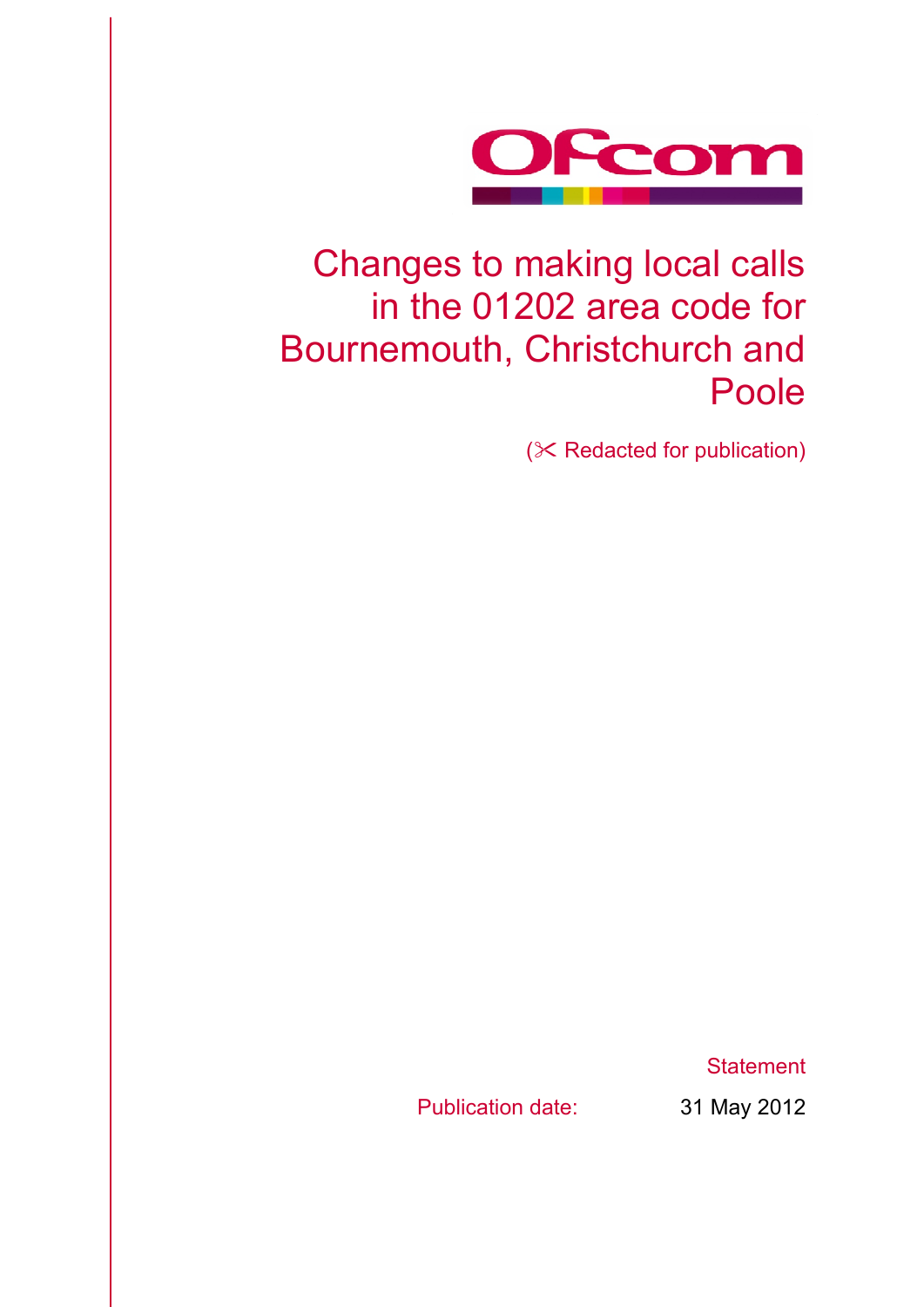Changes to making local calls in the 01202 area code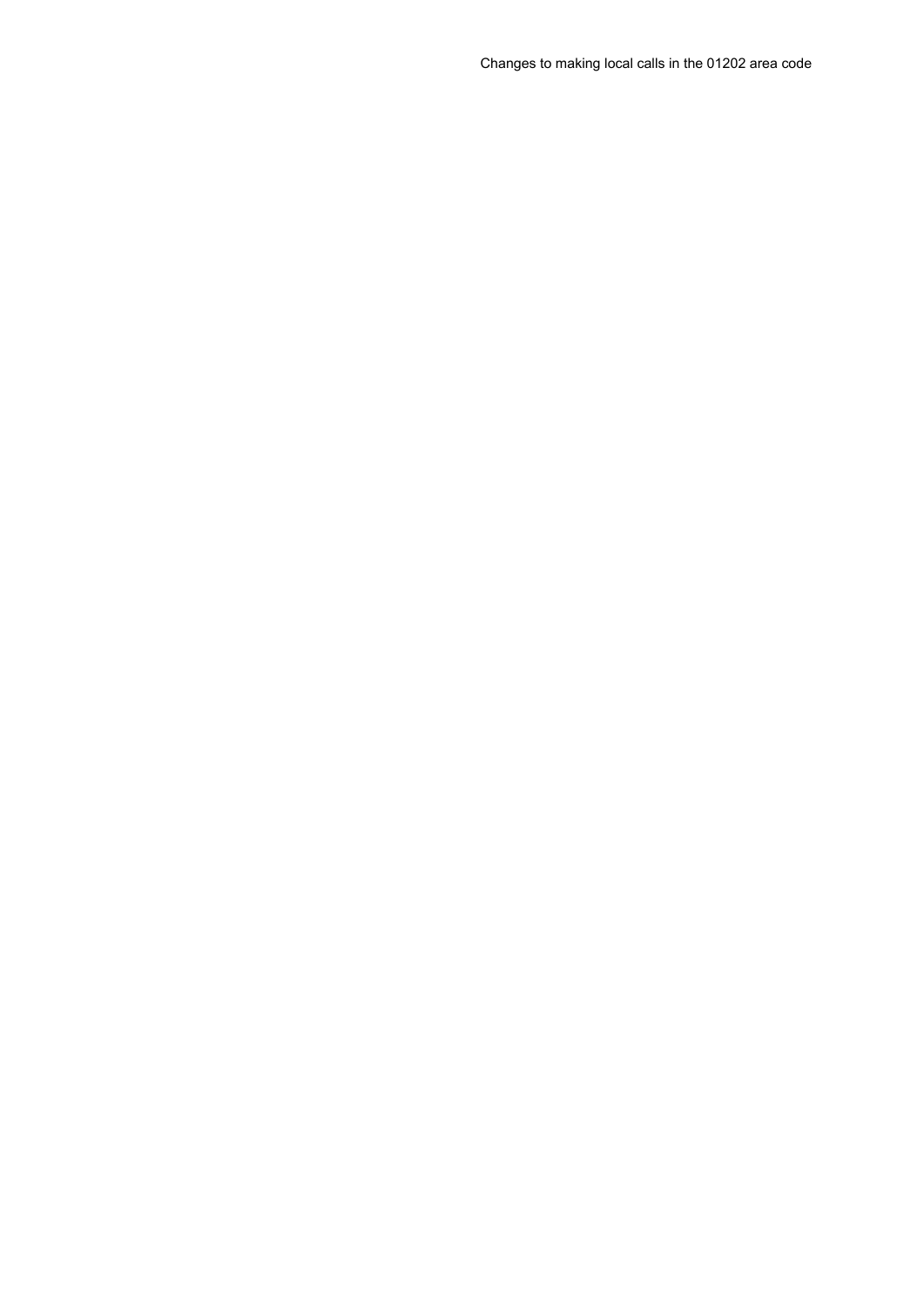# **Contents**

| <b>Section</b> |                                                                                                            | Page |
|----------------|------------------------------------------------------------------------------------------------------------|------|
| 1              | Summary                                                                                                    |      |
| 2              | Introduction and background                                                                                | 3    |
| 3              | Responses to the March 2012 consultation                                                                   | 8    |
| 4              | Summary of our decision and next steps                                                                     | 19   |
| Annex          |                                                                                                            | Page |
| 1              | Respondents to the March 2012 consultation                                                                 | 23   |
| 2              | Forecast of number block availability                                                                      | 24   |
| 3              | Legal framework                                                                                            | 26   |
| 4              | Modification to the provisions of the Numbering Plan under<br>section 60(3) of the Communications Act 2003 | 28   |
|                |                                                                                                            |      |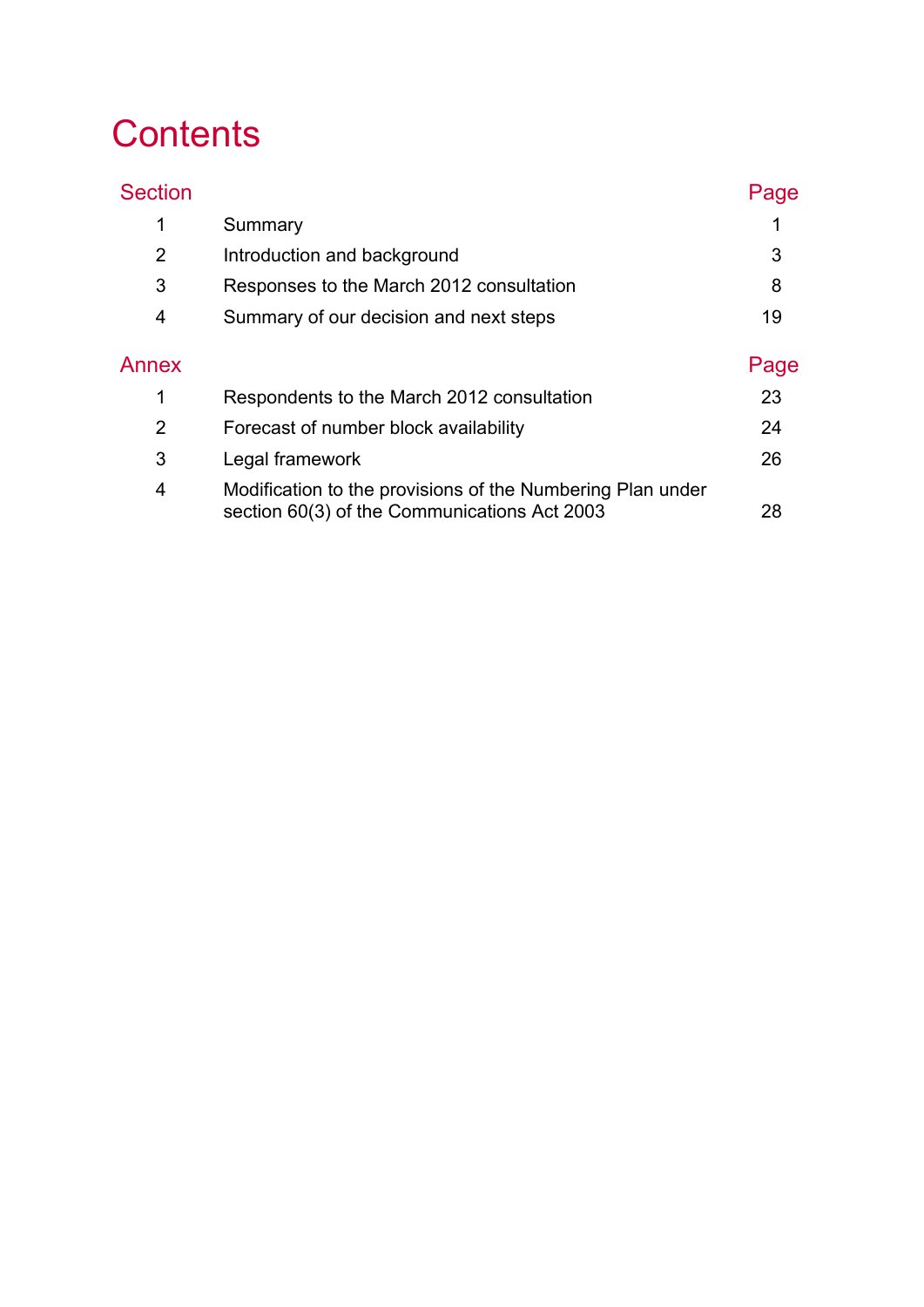## **Section 1**

 $\overline{\phantom{a}}$ 

# **Summary**

- 1.1 This statement concerns geographic telephone numbers<sup>1</sup> with the 01202 Bournemouth area code. Ofcom administers the UK's telephone numbers and seeks to ensure that sufficient numbers are available to allocate to communications providers ('CPs') so that they can provide a choice of services to local residents and businesses.
- 1.2 Geographic numbers are an increasingly scarce resource. We allocate these numbers in large blocks to CPs. Although the quantity of geographic numbers that CPs already hold in total exceeds likely demand from end-users, individual CPs nevertheless need new allocations of geographic numbers from time to time. Our forecast of CPs' demand shows that, unless we take action, we risk running out of geographic numbers to allocate to CPs in some areas. While this does not present a direct risk to the availability of numbers for consumers' use, a lack of number blocks for allocation to CPs could restrict the provision of services and deny local consumers the full benefits of competition. We therefore consulted $2$  in November 2010, September 2011 and March 2012 on measures designed to ensure the ongoing availability of geographic numbers across the UK.
- 1.3 In September 2011 we decided that where an area with a four-digit area code (i.e. in the format 01XXX) needs more local numbers, we will increase supplies by closing local dialling in that area code when our existing supplies approach running out. This means that, from the date we make this change, fixed-line phone users in that area will need to dial the area code when making calls to phone numbers with the same area code (i.e. when making a 'local call'). This change in local dialling enables us to release new local numbers to  $CPs<sup>3</sup>$  without requiring any changes to existing phone numbers. Dialling local calls with the area code will not affect the price of the call.

## **The consultation on closing local dialling on 1 November 2012 in the 01202 Bournemouth area code**

1.4 The 01202 Bournemouth area code is the first area code in which we will implement our policy for increasing the supply of numbers by closing local dialling. Demand for 01202 numbers is high and we forecast that we will run out of blocks of new 01202 numbers to allocate to CPs later this year unless we take action. We need to

<sup>1</sup> Geographic telephone numbers – so called because the first few digits following '01' and '02' provide geographic significance and associate the number with a particular UK location - are the numbers most widely used, recognised, valued and trusted by consumers. They are also referred to as 'landline' or 'fixed line' numbers, as they are the type of number used for residential and some businesses' fixed telephone lines.

<sup>2</sup> *Geographic telephone numbers: Safeguarding the future of geographic numbers*: three documents published on 25 November 2010 ('the November 2010 consultation'), 7 September 2011 ('the September 2011 statement and consultation') and 20 March 2012 ('the March 2012 consultation'). All available at http://stakeholders.ofcom.org.uk/consultations/geographic-telephone-numbers/.

<sup>&</sup>lt;sup>3</sup> We can create new supplies of local numbers by stopping the ability to dial a local number without the area code. Doing so will allow us to make new local numbers beginning with '0' and '1' available for use. For example, closing local dialling in the 01202 Bournemouth area code would make almost 200,000 new 01202 **0**XXXXX and 01202 **1**XXXXX numbers available for use. We cannot use such numbers while local calls are dialled without the area code because phone networks can confuse them with dialling codes which start with '0', or with numbers for certain services which start with '1', such as 150, 1471 and 118XXX.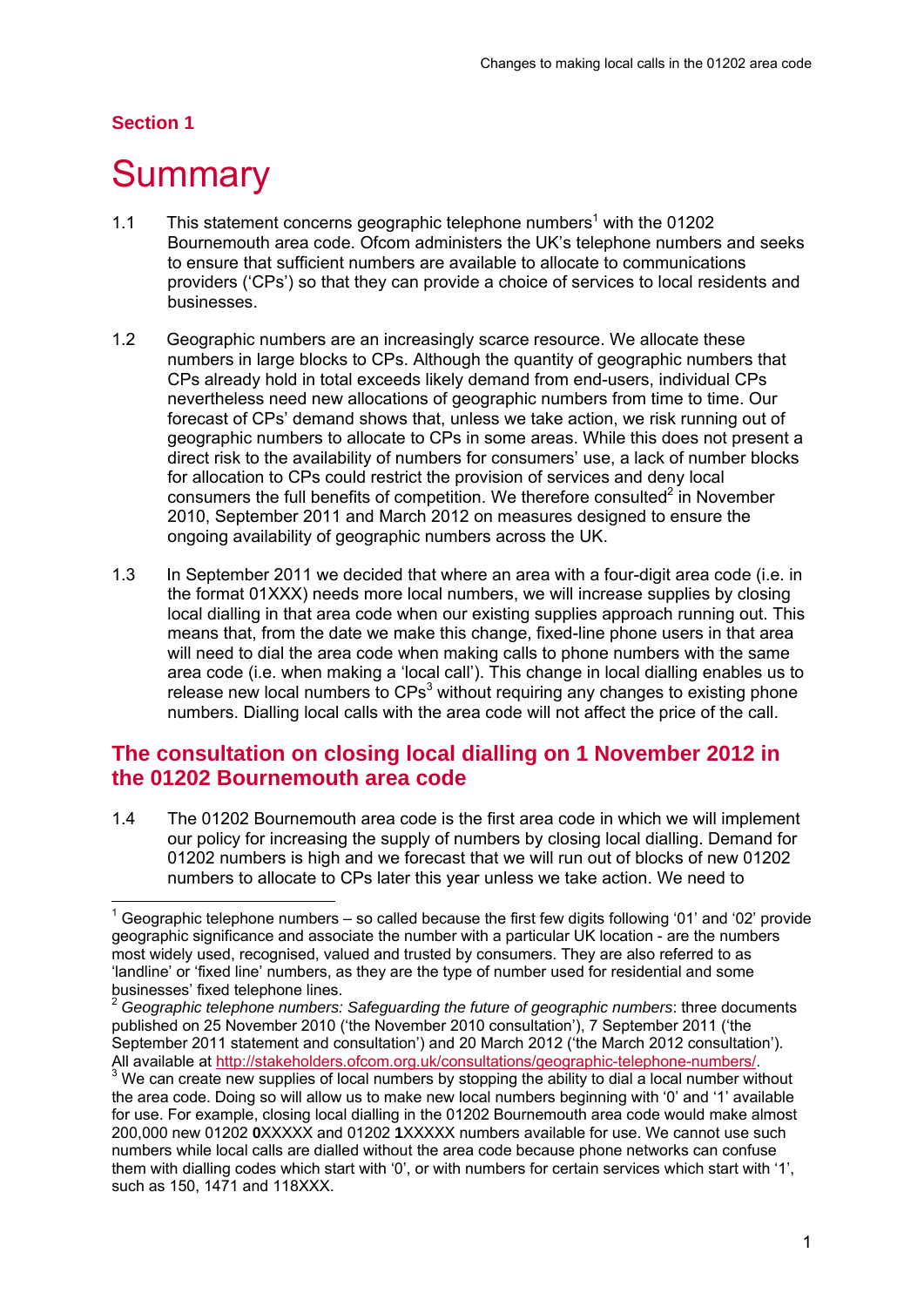safeguard the future supply of landline numbers in the Bournemouth, Poole and Christchurch areas covered by the 01202 area code to ensure that a shortage of new numbers does not restrict the choice of telecoms providers and services available to local consumers and businesses.

- 1.5 In the March 2012 consultation we proposed closing local dialling in the 01202 area code on 1 November 2012. From that date, local callers would need to include the 01202 area code when dialling other 01202 numbers from fixed-line phones. We asked for views on the proposed date.
- 1.6 We have considered all submissions on this proposal. No issues were raised with the proposed date. Some respondents commented on related issues. They did not make any new points to affect our implementation of the policy decision made in September 2011 to close local dialling in four-digit area codes forecast to run out of available number blocks. We have decided, therefore, to proceed with our proposal to close local dialling from 1 November 2012 in the 01202 area code.

## **Next steps**

- 1.7 This statement confirms 1 November 2012 as the date from which the whole number, including the 01202 area code, will need to be dialled when calling from one 01202 number to another from a fixed-line phone (this is already required when calling from a mobile phone).
- 1.8 We have modified the National Telephone Numbering Plan ('the Numbering Plan')<sup>4</sup> so that from 1 November 2012 CPs must withdraw the provision of the local dialling facility to their customers in the 01202 area code (there is a general requirement in the Numbering Plan to provide local dialling for geographic numbers).
- 1.9 Now the date for closing local dialling of 01202 numbers has been confirmed, Ofcom, CPs and other stakeholders can begin to communicate the need to dial the area code to residents and businesses. Consumer awareness campaigns are being designed to ensure that the change is communicated effectively in the local area. CPs will communicate with their customers directly and Ofcom will manage a wider community communication campaign in coordination with local stakeholders.
- 1.10 Looking beyond the 01202 area code, we forecast that a further six area codes will run out of available numbers to allocate to CPs by the end of 2016. They are Aberdeen (01224), Bradford (01274), Brighton (01273), Middlesbrough (01642), Milton Keynes (01908) and Stoke-on-Trent (01782).
- 1.11 Next year we expect to consult on a date for closing local dialling in some or all of these area codes, and on corresponding modifications to the Numbering Plan.
- 1.12 Further information on closing local dialling in the 01202 Bournemouth area code can be found on our website at www.ofcom.org.uk/dialthecode.

 <sup>4</sup> http://stakeholders.ofcom.org.uk/binaries/telecoms/numbering/numbering-plan.pdf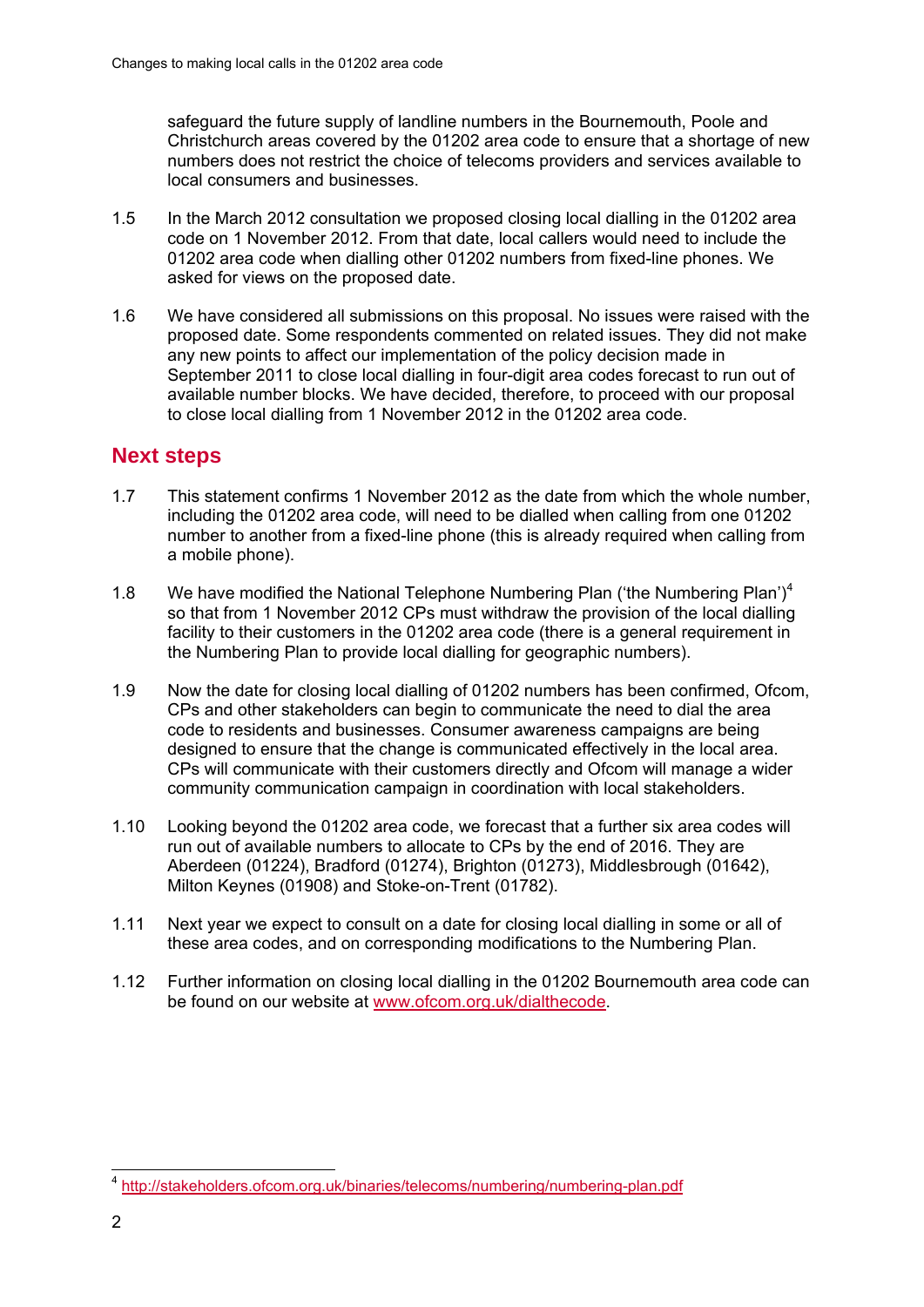## **Section 2**

# Introduction and background

## **Introduction**

- 2.1 Telephone numbers are a critical and, in some cases, scarce national resource. They are fundamental to the communications requirements of consumers and businesses. Ofcom manages the UK's telephone numbers under the Communications Act 2003 ('the Act'). We are responsible for ensuring that sufficient numbers are available to meet demand and for setting the policy on how numbers may be used. We allocate blocks of numbers to CPs so that they can use those numbers to deliver services to their customers. CPs must adopt and use numbers in accordance with the General Condition relating to the allocation, adoption and use of telephone numbers ( $GCI7$ )<sup>5</sup> and the Numbering Plan.
- 2.2 The number of CPs has increased significantly over the last ten years, leading to more competition and choice for consumers. This has led to an increasing demand for geographic numbers. However, our stock of geographic numbers is limited. We are facing challenges in ensuring the ongoing availability of sufficient number blocks to allocate to CPs so that they can provide a choice of services to consumers. Importantly, the current challenges do not present a direct risk to the availability of numbers for consumers' use or mean that consumers will need to change their existing telephone numbers. The problem lies in ensuring there is an adequate supply of number blocks to allocate to CPs in all geographic areas.
- 2.3 Measures to increase the supply of geographic numbers are necessary in area codes forecast to run out of numbers in the next few years. Absent such measures, a lack of numbers could restrict the provision of services and could deny local consumers the full benefits of competition. Furthermore, the European electronic communications framework states that "*Member States shall ensure that adequate numbers and numbering ranges are provided for all publicly available electronic*  communications services<sup>"6</sup> and we are required to secure the availability throughout the UK of a wide range of electronic communications services.<sup>7</sup> We must therefore be prepared to increase the supply of numbers with area codes that are close to running out.

## **Decision on how we will increase the supply of new numbers in four-digit area codes**

- 2.4 In the September 2011 statement and consultation we set out our decision on how we would make more numbers available in four-digit area codes that are forecast to run out of their existing supply of numbers.
- 2.5 We concluded that the most appropriate solution to increase the supply of numbers in any area with a four-digit area code was to:

 5 GC17 is published as an annex to the Numbering Plan.

 $6$  Article 10(1) of the Framework Directive (Directive 2009/140/EC of the European Parliament and of the Council of 25 November 2009 amending Directives 2002/21/EC on a common regulatory framework for electronic communications networks and services) http://eur-

lex.europa.eu/LexUriServ/LexUriServ.do?uri=OJ:L:2009:337:0037:01:EN:HTML. 7

Under section  $3(2)(b)$  of the Act.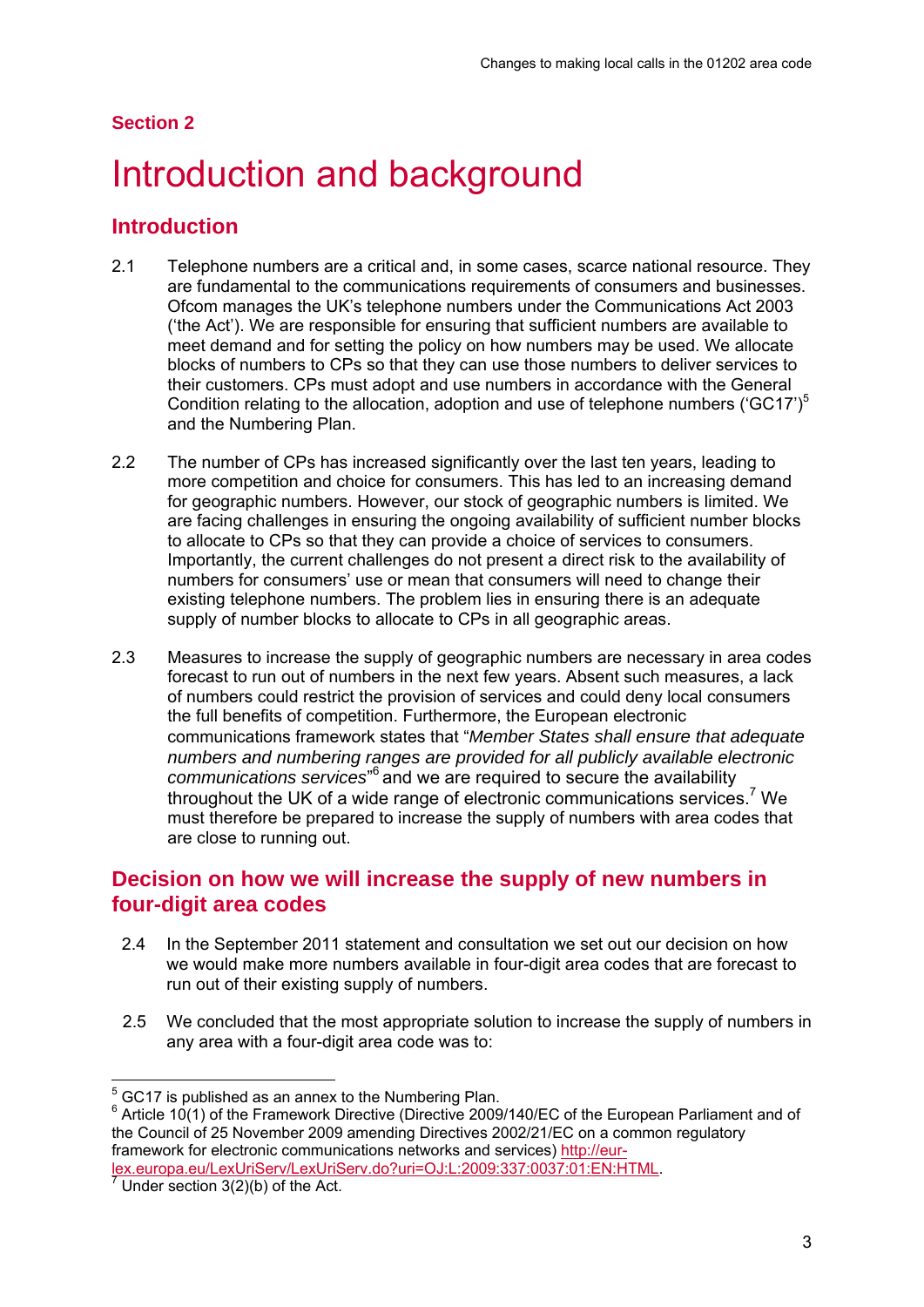- $\bullet$  close local dialling  $-$  this means that local fixed-line users would need to dial the area code when calling local numbers. Closing local dialling would allow us to allocate new local numbers in which the first digit after the area code is either '0' or '1'; and
- if, in the future, further numbers are needed in that area, we would introduce an overlay code – which would mean that two area codes would serve the same geographic area.
- 2.6 The above number supply measures are new to the UK. At present, local dialling is available in all area codes and overlay codes have not been introduced. Our decision does not require changes to any existing phone numbers, either where local dialling is closed or where it may later prove necessary to introduce an overlay code. The price of a local call is not affected by either measure.
- 2.7 In reaching this decision, we assessed this measure alongside the options of closing local dialling across the UK, implementing an overlay code immediately and requiring a code and number change (i.e. shortening the area code to two or three digits and increasing the length of each local number).
- 2.8 We concluded that as our preferred option would not require changes to any existing phone numbers, and as it delays the need for the potentially more disruptive measure of introducing an overlay code, it would have the least impact on consumers and was therefore the most appropriate option. This was also the option generally preferred by consumers and CPs that responded to our November 2010 consultation.

## **Why we proposed to close local dialling in the 01202 Bournemouth area code**

- 2.9 Our supply of 01202 number blocks for allocation to CPs is now very limited with only 14 blocks of 1,000-numbers available as at 21 May 2012. Our forecast indicates that we will run out of 01202 number blocks to allocate to CPs towards the end of this year. We therefore need to take action to increase the supply of 01202 numbers and implement our decision on closing local dialling in area codes forecast to run out of numbers.
- 2.10 Closing local dialling would make available for use local numbers beginning with '0' and '1' (i.e. numbers in the format 01202 0XXXXX and 01202 1XXXXX). Dialling the area code before the local number ensures that phone networks do not confuse the new supply of local numbers with other number types and can determine how to route the call. Without the area code, networks may not be able to determine whether a caller dialling a six-digit number starting with '0' is intending to call a local fixed-line number or, for example, a mobile number (e.g. 07XXXX could either be a local number or the first digits of a mobile phone number). Similarly, if the area code is not dialled before a local numbering beginning with '1', telecoms networks could interpret the first few digits as either a local number or a call to an operator service such as '100' or '150', a network service such as '1471' or a service number such as a '118XXX' directory enquiry number.
- 2.11 By making local numbers beginning with '0' and '1' available for use, we increase our supply of numbers in the 01202 area code by 194,000 numbers. These numbers would then be available to allocate to CPs in 194 blocks of 1,000 numbers. We predict that this increase in 01202 number blocks will be sufficient to meet demand for around nine years based on the current average allocation rate. This forecast may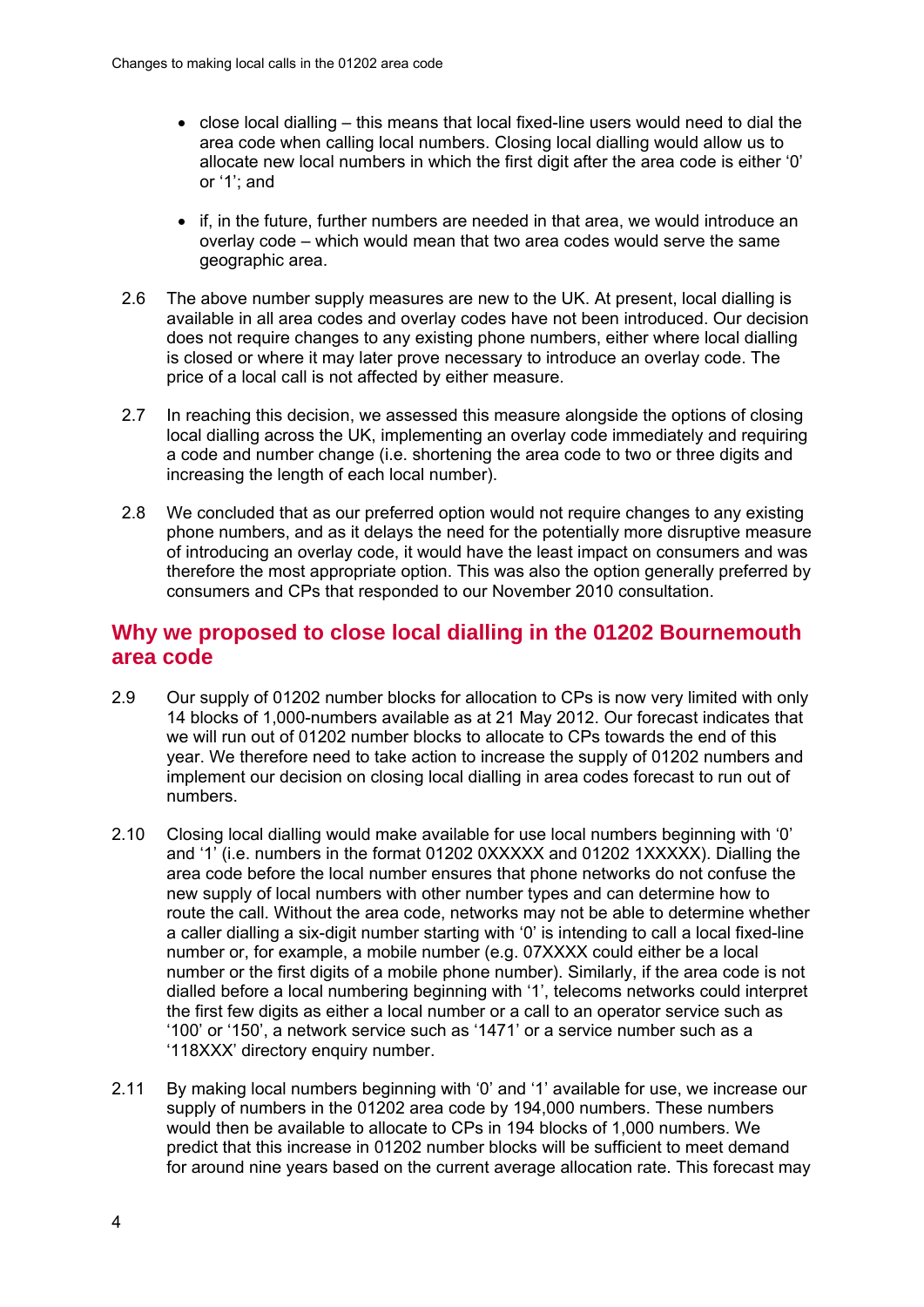vary for a number of reasons, including the possible effect of any other proposed policy changes, such as charging for numbers in the 01202 area code.<sup>8</sup> Further demand for numbers in the Bournemouth area would be met through the introduction of an overlay code.

2.12 We set out the factors that led to our proposed date of 1 November 2012 in paragraphs 2.13 to 2.15 below. Figure 2.1 shows the 01202 Bournemouth area code and surrounding area codes. The surrounding area codes would be unaffected by the change to local dialling in the 01202 area code.



**Figure 2.1 The 01202 Bournemouth area code and surrounding area codes** 

## **Why we proposed 1 November 2012 as the date from when local dialling will be closed in the 01202 Bournemouth area code**

2.13 As set out above, we identified a need to increase the supply of 01202 numbers as we forecast running out of available blocks to allocate to CPs later this year. We worked with local stakeholders and the industry group set up to implement the closing of local dialling ('the industry group') $9$  to identify an appropriate date on which

<sup>————————————————————&</sup>lt;br><sup>8</sup> We have consulted in November 2010, September 2011 and March 2012 on introducing number charging in a pilot scheme in the 30 area codes with the fewest number blocks remaining available for allocation. The 01202 area code is included in the indicative list of area codes to be included in the pilot scheme published in the March 2012 consultation.

<sup>9</sup> We formed an industry group in November 2011, known as the 'Closing local dialling industry group' ('the industry group'), to consider the implementation of closing local dialling. We invited 15 CPs to attend, covering those with the most geographic number allocations, fixed line customers and largest market shares of fixed line call origination. The Federation of Communication Services (FCS) was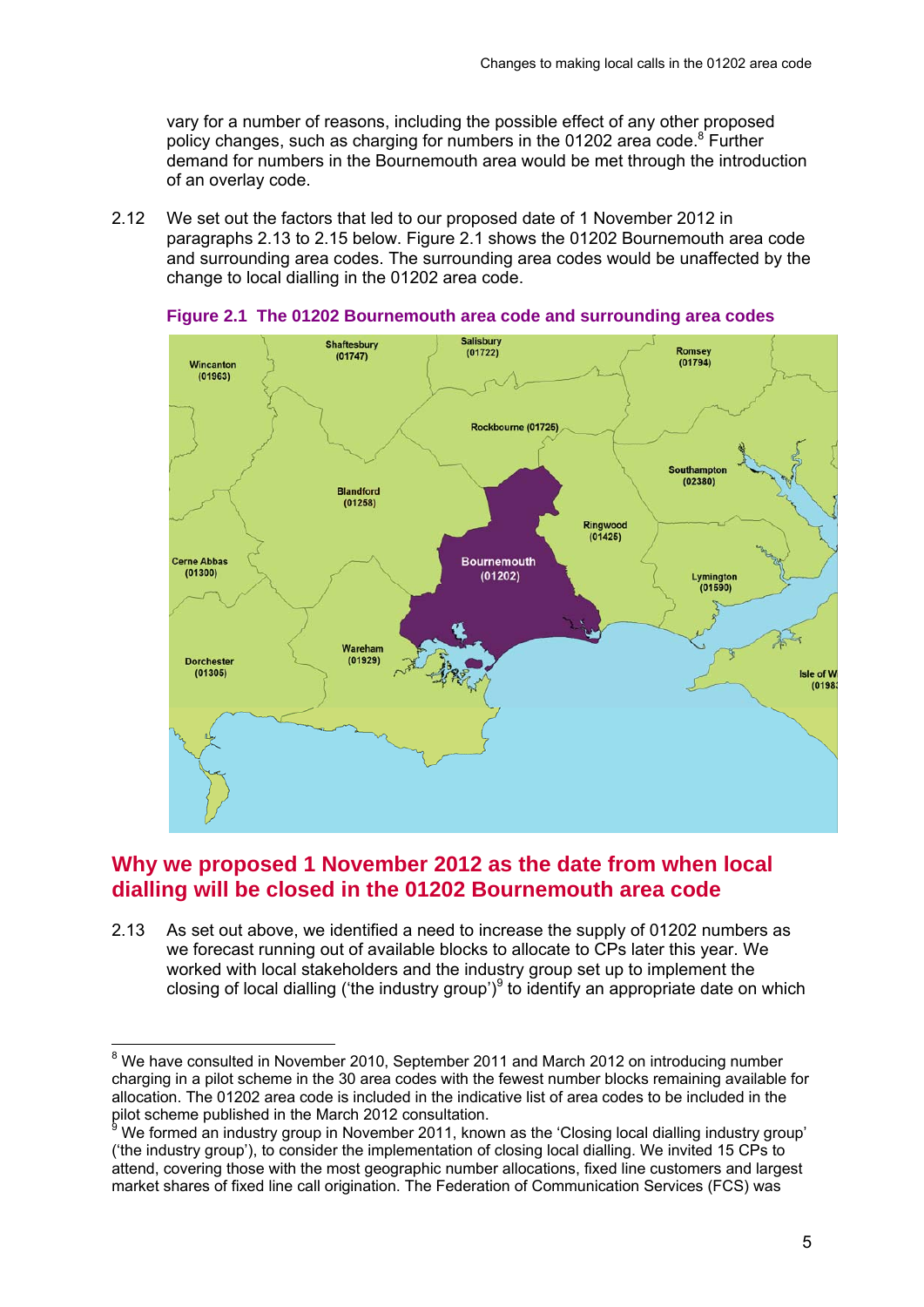to close local dialling in the 01202 area code in order to meet the need for more numbers.

- 2.14 The industry group decided to consider the factors for when to close local dialling in the 01202 area code specifically rather than agreeing a general approach for future area codes at this time. Different factors and timeframes may be considered when determining proposals for other area codes as i) there may be a longer lead-time before number blocks are forecast to run out and ii) the industry group will be informed by the experience of closing local dialling in the 01202 area code.
- 2.15 In indentifying an appropriate date for closing local dialling in the 01202 area code, the industry group took a number of factors into consideration:
	- reasonable timescales for communicating the change in dialling behaviour to consumers in the 01202 area code:

The industry group examined experience of previous consumer awareness campaigns relating to changes to telephone numbers and considered that communications campaigns have the biggest impact when they are conducted closer to the date of the required change. Experience also showed that consumers are less likely to act on the required change until the point that they no longer have a choice (i.e. in the case of closing local dialling, consumers may be aware that the area code needs to be dialled and encouraged to dial the area code earlier, but will not make changes to their dialling behaviour until they need to). Nevertheless, a sufficient lead time to communicate that a change is to occur is required. For example, this would be needed by private branch exchange (PBX) maintainers in order to schedule any necessary visits to customers' locations to make changes to the routing arrangements on Customer Premises Equipment (CPEs).<sup>10</sup>

 additional considerations relating to communicating the change in dialling behaviour to older and vulnerable consumers:

We considered the need for additional time to ensure adequate communication reaches all groups of citizens and consumers. We looked in particular at the requirements of older and vulnerable consumers, so that they (and those that come into contact or care for them) have time to make any necessary changes, such as reprogramme fixed telephone autodials to numbers that have been saved without the area code. However, from preliminary discussions with representative groups (including Age UK and the Advisory Committee for Older and Disabled people (ACOD)) we understand that a longer lead time is not as important as the breadth of coverage and consistency of message planned.

the time required by CPs to implement the change in their networks:

In January 2012 we contacted all CPs with geographic number allocations from Ofcom and asked for views on the range of dates of 28 October 2012 plus/minus three days as an achievable and suitable timeframe for closing local dialling in the 01202 area code. We provided a range of dates in order to understand whether closing local dialling on a (particular) weekday or weekend would be

<u>.</u>

also invited to participate. Further detail on the industry group is provided in paragraphs 3.30 and 3.21 of the March 2012 consultation.

<sup>&</sup>lt;sup>10</sup> Customer Premises Equipment (CPE) are telecommunications hardware devices located on customers' premises.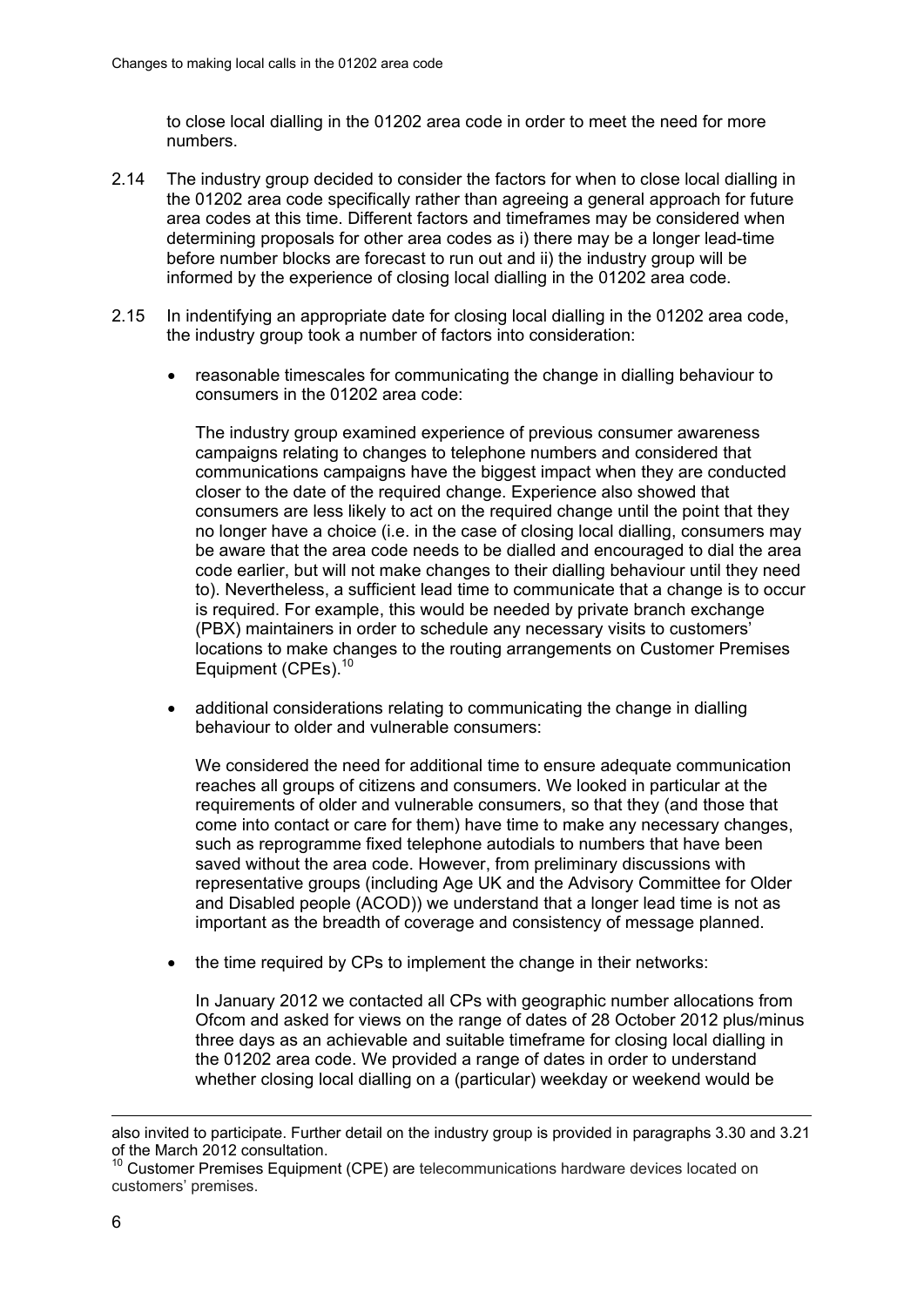preferable. We also asked CPs whether they had any preferences for the time of day for implementing closing local dialling.

We received responses from eight CPs to the above questions – all agreed that the suggested timeframe was acceptable. Through consideration of those responses and discussion at the industry group, it was decided that CPs should close local dialling on a single calendar day to avoid consumer confusion arising from an inconsistent approach and to aid communication of the change. A preference for a weekday was stated, as this would make it easier for CPs to react to any unforeseen impact from closing local dialling (e.g. as more engineers, customer-facing employees and other support staff would be available to respond). It was considered that a limited 'window' for implementation should be provided, during which CPs can make the change to their network to close local dialling and activate a mis-dial message that consumers will hear if they dial a local number without the area code. This window was agreed as being between 00:01 hours and 12:00 hours to allow for CPs that prefer to make the change outside or during office hours.

- the need to avoid certain timeframes due to:
	- o local or national events that may dilute consumer awareness communications;
	- o any restrictions on amendments to telecoms networks set by CPs to avoid overloading; and
	- o unsuitable times of year to introduce changes to the way people use their fixed-line phone.

We considered it appropriate to avoid August and September 2012 as a clash with the Olympic and Paralympics Games may mean that communication on closing local dialling would be diluted and call traffic on CPs' networks likely to be greater than normal. We also wanted to avoid December as many CPs restrict network amendments at that time.

 the need to act as soon as practicable to avoid a lack of available 01202 numbers from restricting CPs' ability to compete for new customers.

Our forecast of number block availability shows that we will run out of available 01202 number blocks to allocate to CPs later this year.

2.16 Taking the above factors into account, we considered that Thursday 1 November 2012 would be an appropriate date to close local dialling in the 01202 area code. We then contacted the local council, community groups and other local stakeholders in the area covered by the 01202 area code to assess the suitability of the 1 November date and found no objections. We therefore proposed this date in the March 2012 consultation.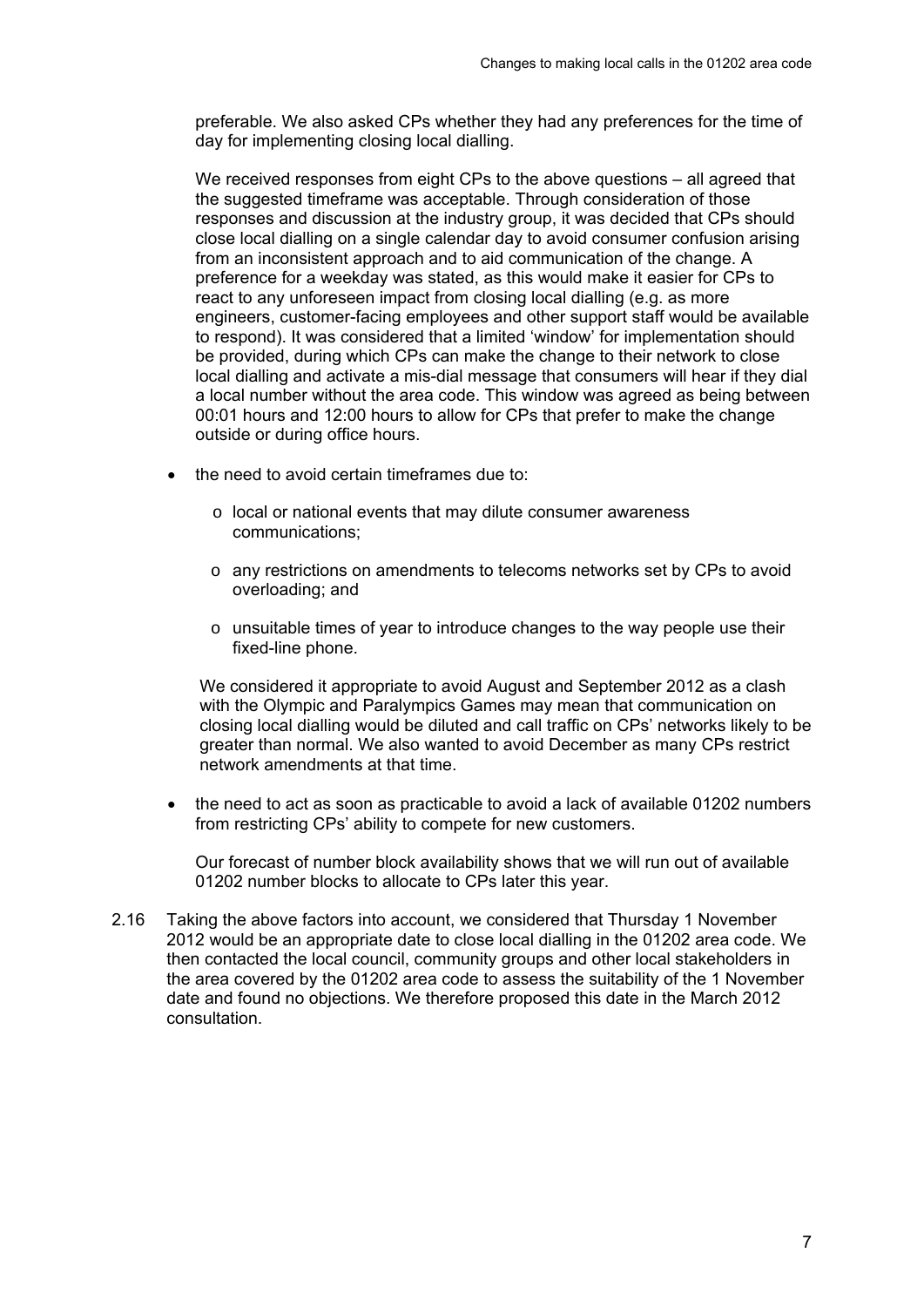## **Section 3**

# 3 Responses to the March 2012 consultation

3.1 We asked stakeholders for comments on our proposed date of 1 November 2012 for closing local dialling in the 01202 Bournemouth area code. We received twelve submissions<sup>11</sup> on this proposal. The points raised and our responses are set out below.

## **Stakeholders' comments**

#### **Agreement with 1 November 2012 as the date for closing local dialling in the 01202 Bournemouth area code**

- 3.2 All respondents<sup>12</sup> that commented directly on 1 November 2012 as the date for closing local dialling in the 01202 Bournemouth area code agreed that this date was acceptable. BT supported the proposed date given the current shortage of spare 01202 number blocks for allocation to CPs. Cable&Wireless Worldwide ('C&WW') and KCOM Group plc ('KCOM') agreed with the proposal and Magrathea, Sky and The Voice on the Net Coalition Europe ('VON') had no objections. [ $\&$ ] welcomed the closing of local dialling on 1 November 2012 as a pragmatic first step in guaranteeing the future supply of numbers in that area and as preferable to the introduction of an overlay code.
- 3.3 One consumer (Mr J Morrish) fully supported our efforts to increase the availability and use of geographic numbers, particularly in preference to the use of more expensive non-geographic numbers.

#### **Longer lead-time when proposing to close local dialling in future area codes**

3.4 BT accepted that the demand for numbers in the 01202 area code and the forecast exhaustion of available blocks later this year meant that we needed to proceed with closing local dialling within less than six months from the publication of our statement finalising the date. However BT requested that in future we worked to provide 12 to18 months notice to CPs and the local community. This was likely to require a trigger point for consultation of 70 blocks of 1,000-numbers remaining available for allocation (and not around 20 blocks as was the case in the 01202 area code). In light of this and the forecast of number block availability published in the March 2012 consultation, BT suggested that we consult on closing local dialling in the next batch of area codes within the coming six months.

## **Removing the requirement in the Numbering Plan for CPs to provide the local dialling facility in other area codes**

3.5 BT argued that the requirement on CPs to provide local dialling in all area codes, apart from those specifically excluded to increase the supply of numbers, should be removed from the Numbering Plan. It considered that while Ofcom could encourage CPs' provision of local dialling without the area code, it should be a commercial

<sup>&</sup>lt;sup>11</sup> Those respondents were BT. C&WW, KCOM, Magrathea, Sky, VON, [ $\ll$ ] and five consumers.

 $12$  Those respondents were BT, C&WW, KCOM, Magrathea, Sky, VON and [ $\ll$ ].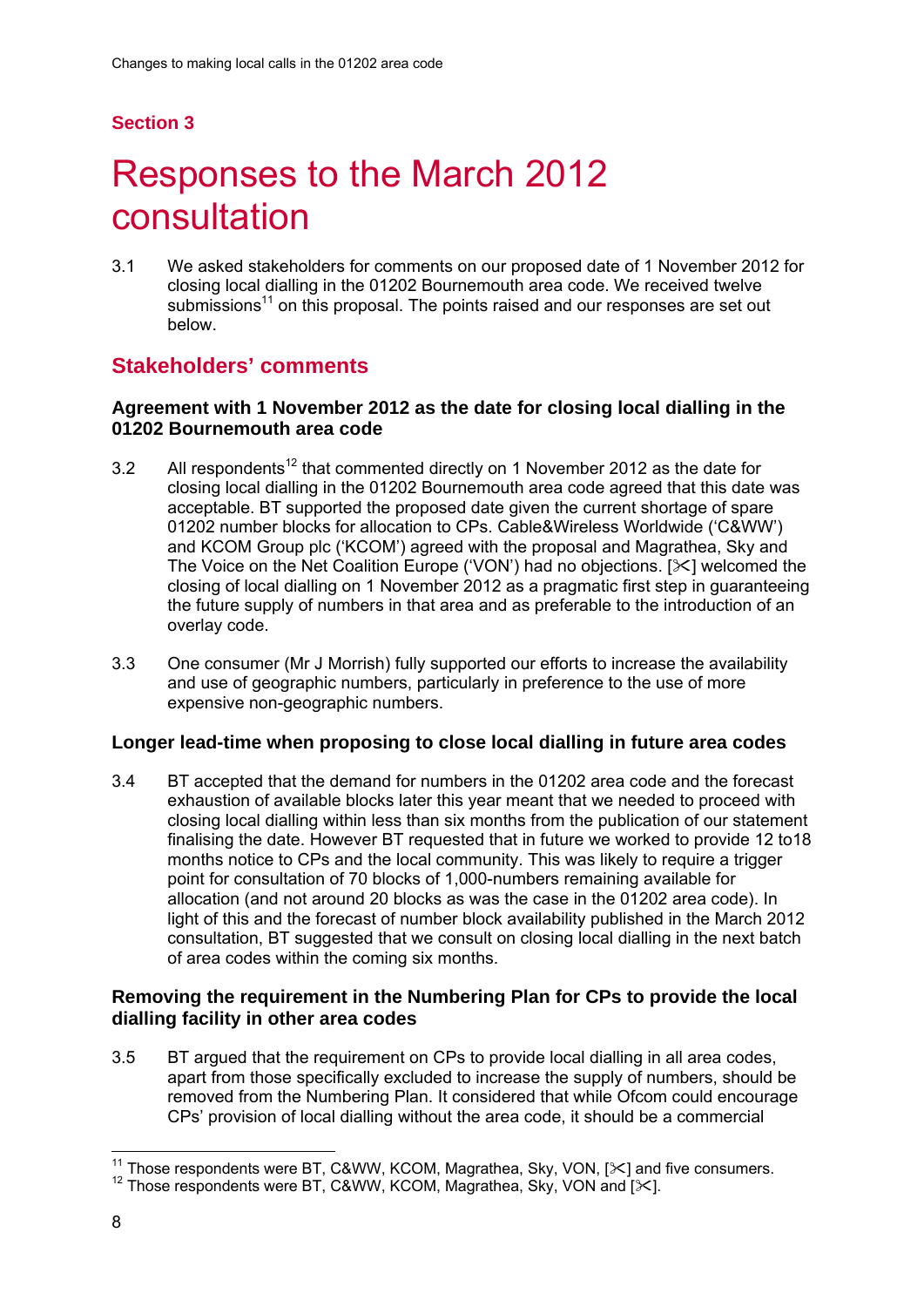decision for individual CPs. BT also noted that CPs providing location independent services on geographic numbers often did not observe the requirement. Therefore, if the obligation was not removed, Ofcom should consider how to enforce the requirement by, for instance, encouraging the use of 03 or 05 numbers by those CPs (e.g. Voice over Internet Protocol ('VoIP') providers) for whom provision of local dialling was not technically feasible.

#### **Alternative solutions in Hull (01482) for increasing the number supply**

3.6 KCOM considered closing local dialling as the appropriate response to increasing the supply of numbers in a four-digit area code generally and agreed with the proposals for the 01202 Bournemouth area code specifically. However it argued that the impact of closing local dialling in the 01482 Hull area code would be more pronounced than in the rest of the UK due to the high population density and significant volume of local calls. Also the absence of a wider choice of fixed line providers for residential customers in the Hull area meant that customers would wrongly believe that the need to close local dialling was caused by KCOM. KCOM argued that a specific review of the 01482 area code is warranted with alternative solutions for increasing number supply sought (e.g. allocation of smaller number blocks) to ensure that Hull residents are not unduly disadvantaged compared to residents in the rest of the UK.

#### **General comments on the decision to close local dialling to increase the supply of numbers**

- 3.7 A consumer (Mr C Gooidman) suggested that a number change from the 01202 area code to a three-digit area code (i.e. 02X with eight-digit local numbers) would better meet the area's needs and provide a less complex solution to number shortage. Similarly 'Name Withheld 2' strongly disagreed with the withdrawal of local dialling and supported a number change to 02X numbers. 'Name Withheld 1' preferred a longer-lasting fix such as number change and considered that closing local dialling would provide a short-term solution with overlay codes inevitably introduced in the future to generate more numbers. This would lead to further hassle and confusion for consumers. Another consumer (Mr P Lucas) argued for an alternative solution to number shortage that would not inconvenience thousands of people on a daily basis, such as making new numbers one digit longer.
- 3.8 'Name Withheld 1' questioned whether closing local dialling in area codes in Scotland and Wales was appropriate without a strategic consultation on the future of numbering in those countries, as they might want to consider a nationwide numbering scheme such as the 028 area code for Northern Ireland before having the local dialling facility withdrawn.
- 3.9 VON had no objections to closing local dialling in the 01202 area code on 1 November 2012 to increase the supply of available numbers. However, it encouraged us to pursue a holistic approach to the management of geographic numbers and remove any constraints to efficient number use and service innovation by, for instance, eradicating the link between area code and location and making all numbers UK-wide.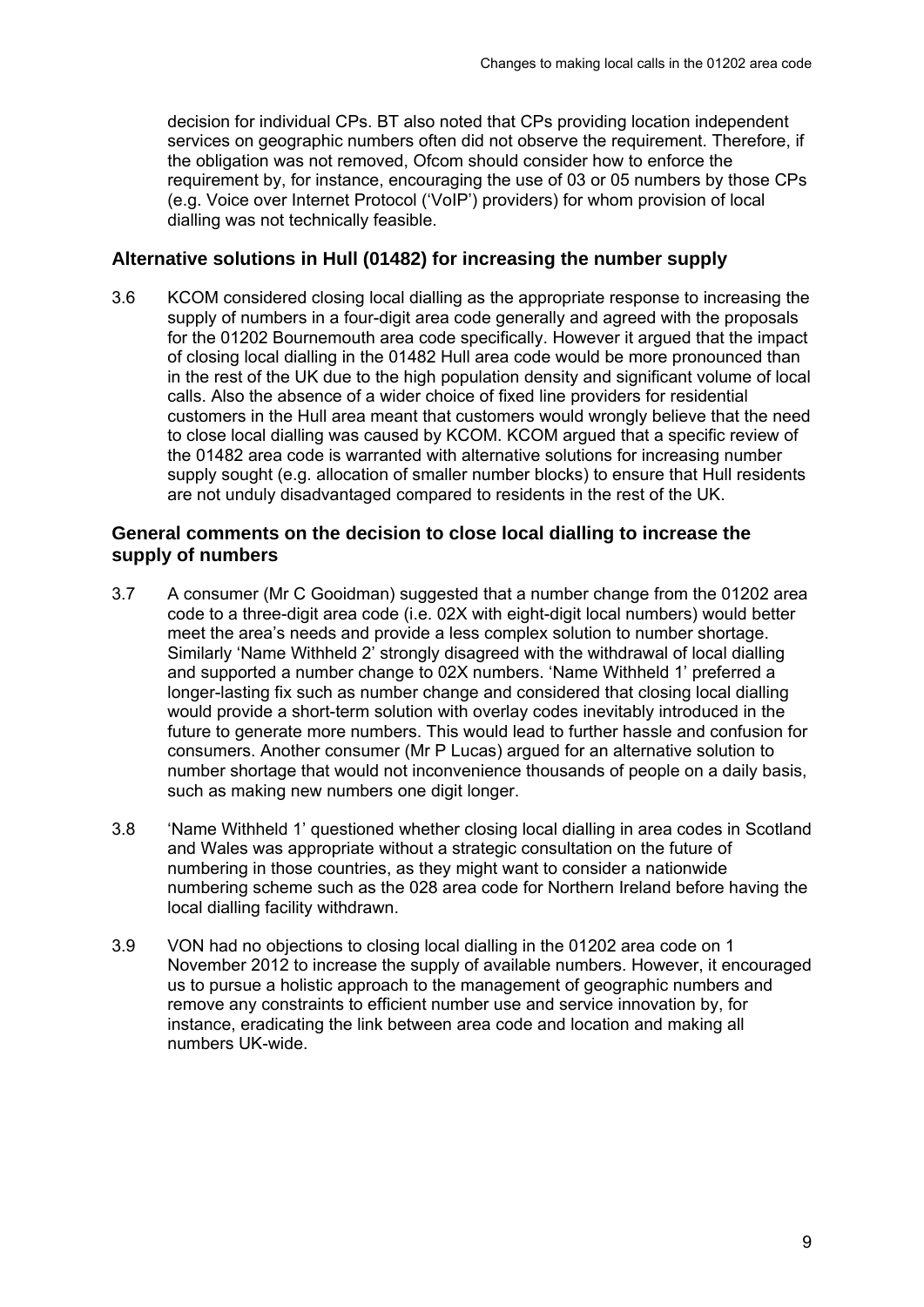## **Ofcom's response**

## **Agreement with 1 November 2012 as the date for closing local dialling in the 01202 Bournemouth area code**

3.10 We welcome respondents' support for the proposed date of 1 November 2012 for closing local dialling in the 01202 area code. No issues with the date were raised in the responses or during further discussions with local stakeholders.

#### **Longer lead-time when proposing to close local dialling in future area codes**

- 3.11 We agree with BT that a longer lead-time for future changes to dialling requirements would be preferable. In the case of the 01202 Bournemouth area code, we consulted on closing local dialling as soon as possible following the setting of policy for increasing the supply of numbers where required. Now the policy on this has been set, we will use our forecasts of number block availability to plan for future consultations on closing local dialling with a longer lead-time.
- 3.12 We will discuss the appropriate timing and approach to planning for future closing of local dialling with the industry group. It is probable that we will close local dialling in batches of area codes forecast to run out of numbers over a certain period, for instance during the next one to three years. We consider that using a forecast of when numbers are likely to run out in an area code rather than the number of blocks remaining available for allocation would be a more appropriate trigger mechanism to determine when to plan for closing local dialling. This would take into account the average allocation rate in a specific area code and would allow us to batch the area codes for planning and implementation purposes.
- 3.13 As mentioned by BT, our forecast of number block availability (see Annex 2) shows that we are likely to require a consultation on closing local dialling in more area codes next year. We are likely to need to consult on closing local dialling in some or all of the following area codes which are forecast to run out of available numbers between 2014 and 2016: Aberdeen (01224), Bradford (01274), Brighton (01273), Middlesbrough (01642), Milton Keynes (01908) and Stoke-on-Trent (01782).

## **Removing the requirement in the Numbering Plan for CPs to provide the local dialling facility in other area codes**

- 3.14 In the March 2012 consultation we considered the case for removing entirely the requirement in the Numbering Plan for CPs to provide the local dialling facility. We noted that some of the reasons<sup>13</sup> why we considered that closing local dialling was the least disruptive number supply measure might also support arguments for removing CPs' obligation to provide the local dialling facility and instead allow the provision to be a commercial decision. In addition, we recognised that not all CPs adhere to this obligation currently (most notably VoIP providers who can not necessarily provide the local dialling facility to nomadic services).
- 3.15 We consider that local dialling remains a useful facility for consumers and worth preserving where there is no need to restrict it due to number supply requirements. We do not know how CPs would respond if we removed the general obligation to provide local dialling to their customers. It may be that CPs would continue to provide

<sup>-</sup> $13$  Consumer research in 2010 and 2011 (see footnote 14) found local dialling to be a useful rather than necessary facility; the rise in calls from mobile phones (which require the dialling of the whole number) means consumers are increasing becoming used to dialling the area code.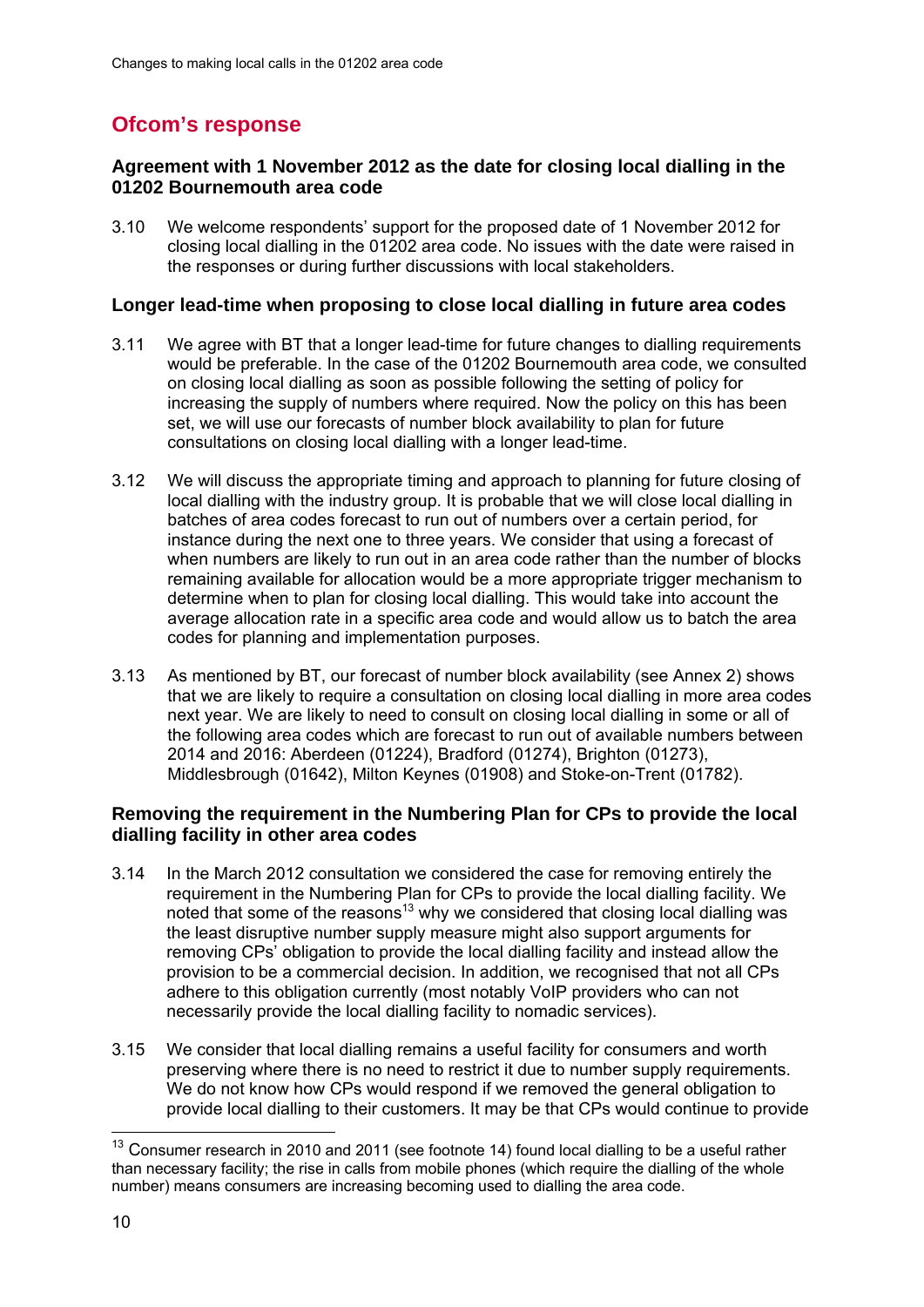it regardless of any obligation to do so and we could encourage this position. However, if we retain the general obligation to provide local dialling and remove from this obligation only area codes where action is required to increase the supply of numbers, consumers would generally be assured of the option of dialling without the area code for the vast majority of local fixed-line calls in the vast majority of area codes. In light of this, we have not removed the general obligation to provide the local dialling facility from the Numbering Plan.

3.16 In terms of CP compliance, we may consider, as part of any separate exercise to review the Numbering Plan, whether we should consult on amending the requirement to provide local dialling to take into account technical feasibility in providing this facility to customers.

#### **Alternative solutions in Hull (01482) for increasing the number supply**

- 3.17 We recognise that a particular situation for telecommunications services exists in the Hull area, with KCOM being the main provider of services to residential and business customers. We also note KCOM's remarks on the high incidence of local calls.
- 3.18 We agree it may be useful for our management of geographic numbers to consider the specific circumstances in an area code, including the area's demographics, key characteristics and the number of CPs with relevant number allocations. We have undertaken such assessments in area codes forecast to run out of numbers in the next few years in order to understand what drives demand and how it can best be managed. We intend to undertake a similar assessment of the 01482 area code.
- 3.19 According to our current forecast of number availability, we have sufficient 01482 number blocks to meet CPs' demand until at least 2018. As with all area codes facing exhaustion of our current supplies of numbers, we would prefer to implement measures which do not involve disruption to consumers where this is reasonable and feasible. KCOM mentioned an alternative option of smaller number blocks as a solution to meeting demand for numbers in the 01482 area code. In the March 2012 consultation we proposed to allocate a limited quantity of 100-number blocks (rather than 1,000-number blocks) in 11 five-digit area codes with low consumer demand for numbers. We will conclude on that proposal in a statement due for publication in July 2012. If we proceed, we will monitor the impact of smaller number blocks before considering with CPs any potential for wider application.

## **General comments on the decision to close local dialling to increase the supply of numbers**

3.20 In coming to our decision on the most appropriate solution for increasing the supply of numbers in four-digit area codes forecast to run out, we considered a number of different options, including number change and extending the digit length of the number. We took into account stakeholders' responses to the November 2010 consultation and the September 2011 statement and consultation, two sets of consumer research<sup>14</sup> and the views of consumers in local engagement meetings<sup>15</sup> in reaching our decision.

<sup>14</sup> Consumer research reports prepared by Futuresight on geographic numbers are *Geographic numbering and local dialling*, published November 2010 ('the 2010 consumer research') http://stakeholders.ofcom.org.uk/binaries/consultations/geographic-numbers/annexes/numberingfuturesight.pdf and *Geographic Numbering: Summary report of findings,* published 7 September 2011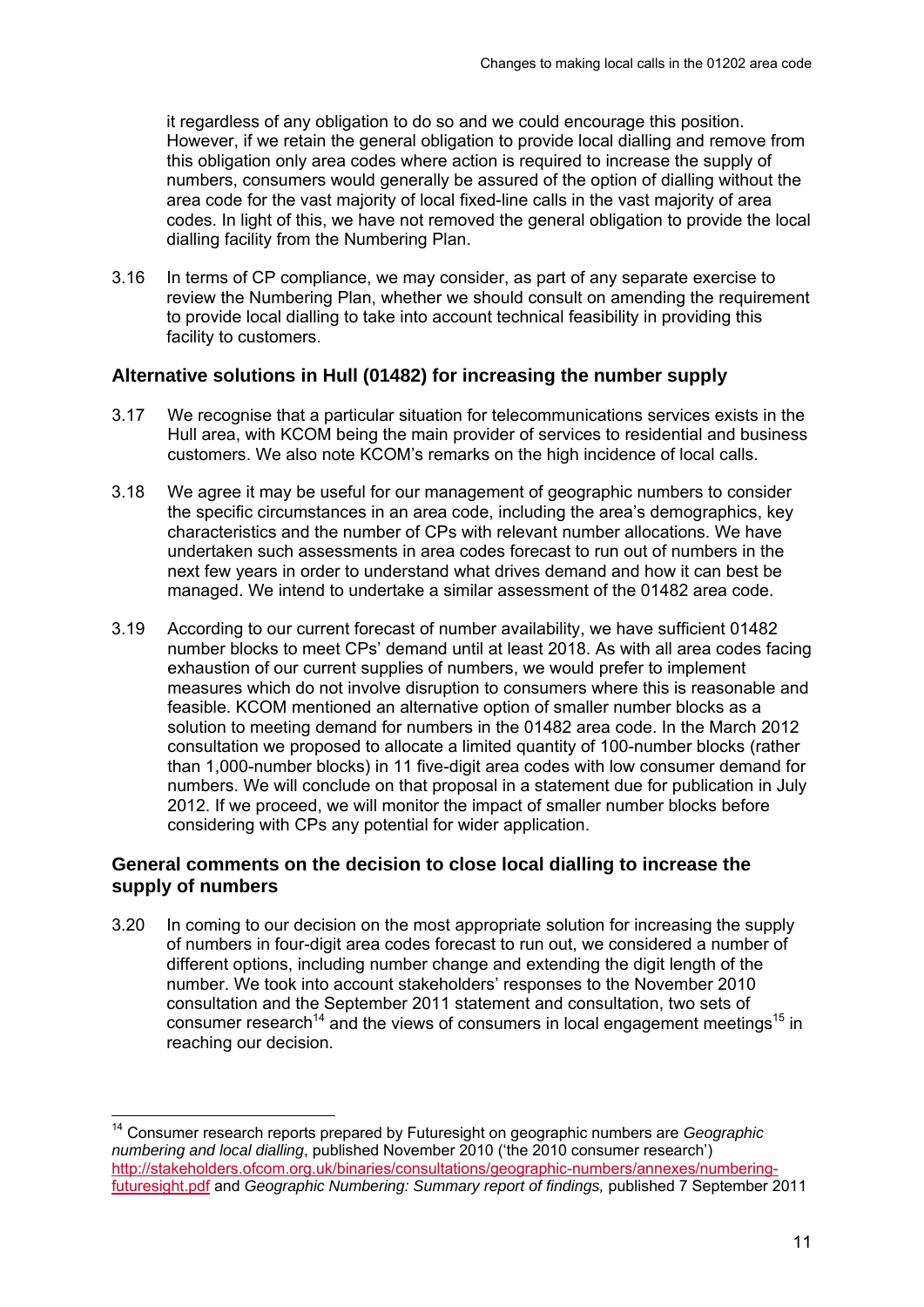- 3.21 We favoured the option that limits the extent of disruption that could be caused by increasing the supply of geographic numbers. We concluded that closing local dialling and, if and when further new supplies of numbers are needed, introducing an overlay code was likely to be the best option for consumers, businesses and for competition between CPs. Fundamental to this decision was that no telephone numbers would need to be changed, avoiding the associated costs and disruption that number change generates. The combined measures of closing local dialling followed by overlay codes provide a long-term solution to number demand in an area.
- 3.22 We appreciate the significance of considerations in relation to area codes in Scotland and Wales. This issue will first be raised in relation to Aberdeen (01224) where we forecast more numbers will be required by 2014. We have no plans to propose an alternative nationwide approach in Scotland or Wales but will consider any representations on the matter.
- 3.23 We agree with VON that our management of geographic numbering needs to be forward-looking and provide for technological changes and innovation. We consider that the current Numbering Plan provides for this, including the use of geographic numbers for 'out of area', nomadic and fixed-mobile convergent services. Our consumer research supports consumers' continued attachment to the location significance provided by a geographic number and we do not plan to hasten the erosion of this significance by giving geographic numbers UK rather than area significance.
- 3.24 To summarise, we explained the basis of our decision to increase the supply of numbers in four-digit area codes in the September 2011 statement and consultation<sup>16</sup> and again in the March 2012 consultation.<sup>17</sup> We have considered the issues raised on our approach to increasing the supply of numbers in response to the March 2012 consultation and concluded that no new points were introduced to affect our implementation of our policy in the 01202 Bournemouth area code.

## **Decision on 1 November 2012 as the date for closing local dialling in the 01202 Bournemouth area code**

- 3.25 Our forecast for the 01202 area code shows that we will run out of new 01202 numbers to allocate to CPs later this year. This may impact competition and consumer choice. We therefore need to make additional 01202 numbers available to meet CPs' requirements.
- 3.26 We reached a decision on the most appropriate option for increasing the supply of geographic numbers in four-digit area codes in the September 2011 statement and consultation. In the March 2012 consultation we consulted on implementing that decision on 1 November 2012 in the 01202 Bournemouth area code only and we did not revisit the decision on the number supply measure to be used.

<sup>-</sup>('the 2011 consumer research') http://stakeholders.ofcom.org.uk/consultations/safeguarding-<br>geographic-numbers/<br><sup>15</sup> In Eebruary 2011, we hald assume

In February 2011, we held consumer engagement meetings in three areas – Bournemouth, Brighton and Langholm (near Dumfries) – to provide an opportunity to explain our number supply proposals for those areas and discuss these in detail with the local people that our plans would affect. We selected those areas as, at that time, they were the first area codes forecast to run out of number blocks to allocate to CPs.

<sup>&</sup>lt;sup>16</sup> See Section 4 and Annex 3 of the September 2011 statement and consultation.<br><sup>17</sup> See paragraphs 3.5 to 3.11 in the March 2012 consultation.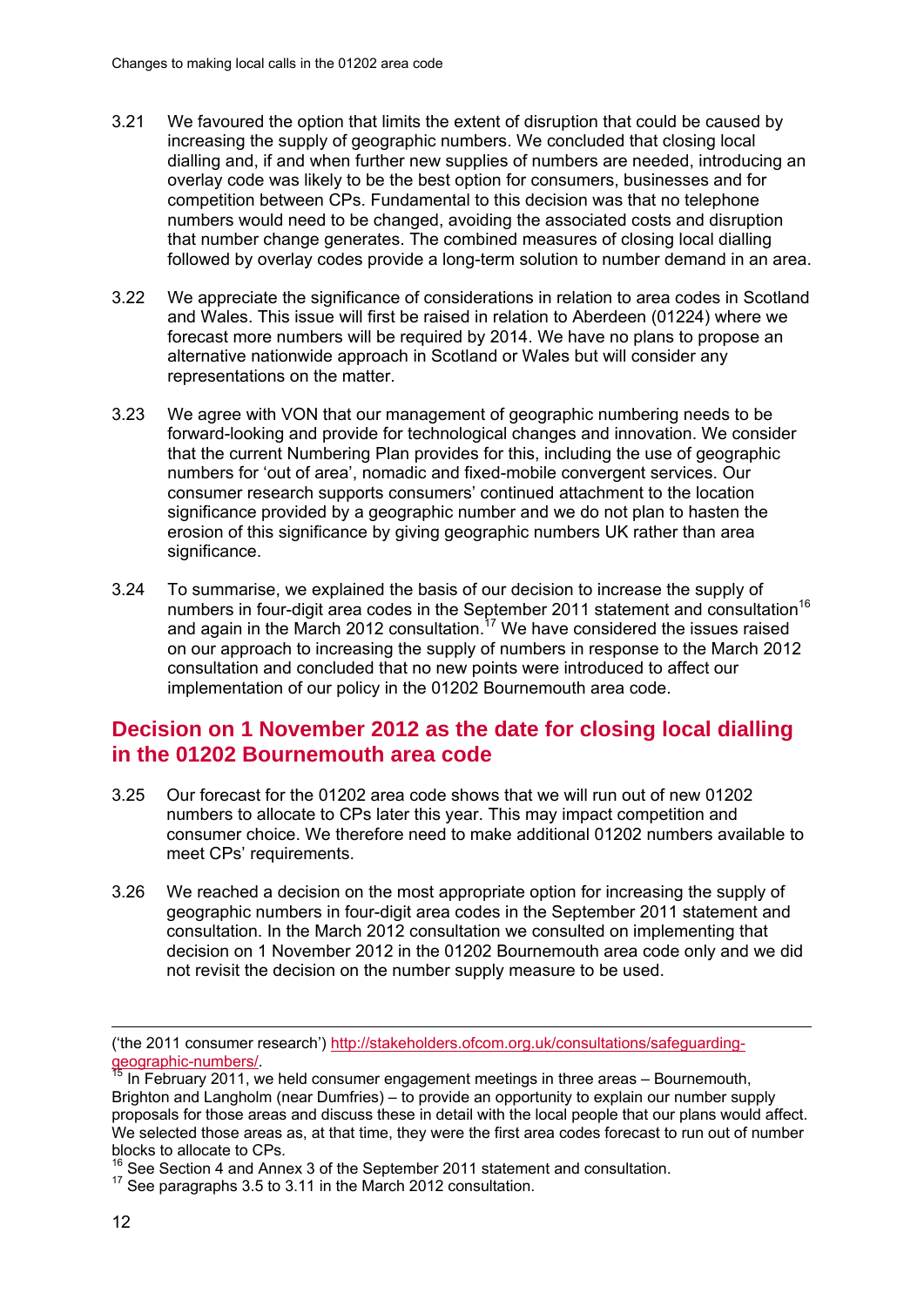3.27 We have taken account of all submissions received to the March 2012 consultation and decided that the proposed date of 1 November 2012 is appropriate for closing local dialling in the 01202 area code.

### **Duties and legal tests**

- 3.28 In order to implement the closing of local dialling in the 01202 area code, we consulted in the March 2012 consultation on modifications to the Numbering Plan<sup>18</sup> in order to:
	- amend the obligation in Part B3.1.3 on CPs to provide the local dialling facility to callers in all geographic area codes by removing the 01202 area code from this obligation;
	- prevent local dialling from being provided from geographic numbers with the 01202 area code; and
	- bring the above modifications into effect from 1 November 2012.
- 3.29 We looked at how the decision to close local dialling in an area code would likely meet Ofcom's duties and relevant legal tests in the Act in the September 2011 statement and consultation.<sup>19</sup> In the March 2012 consultation we considered our proposals for closing local dialling from 1 November 2012 in the 01202 Bournemouth area code to increase the supply of numbers available with respect to Ofcom's duties and the relevant legal tests in the Act and sought stakeholders' comments. $^{20}$
- 3.30 Specifically, we asked stakeholders for comments on:
	- our view as to how the proposed modification to the Numbering Plan in relation to closing local dialling in the 01202 area code on 1 November 2012 meets the relevant legal tests in section 60(2) of the Act; and
	- the following proposed text in the Numbering Plan in 'Part B: Restrictions for the Adoption of Telephone Numbers' under 'B3: Specific Restrictions on Telephone Numbers' in relation to closing local dialling in the 01202 area code; $^{21}$

#### *Local Dialling*

*B3.1.3 Geographic Numbers shall not be Adopted or otherwise used other than where End-Users from Geographic Numbers in the same geographic area as the Called Party are able to use only the Local Number except where:* 

*(i) those numbers are National-Dialling-Only Numbers – see B3.1.6 below; or* 

*(ii) End-Users are from Geographic Numbers in the 01202 Geographic Area Code after 1 November 2012.* 

<sup>&</sup>lt;sup>18</sup> Annex 3 sets out the procedure in the Act for consulting on modifications to the Numbering Plan.

<sup>&</sup>lt;sup>19</sup> See paragraphs 4.226 to 4.230 of the September 2011 statement and consultation.<br>
<sup>20</sup> See paragraphs 3.60 to 3.66 of the March 2012 consultation.<br>
<sup>21</sup> The Notification of proposals for a modification to provisions o 60(3) of the Act was included as Annex 7 of the March 2012 consultation. The Notification set out the former and proposed text for paragraph B3.1.3 and the new text for B3.1.4.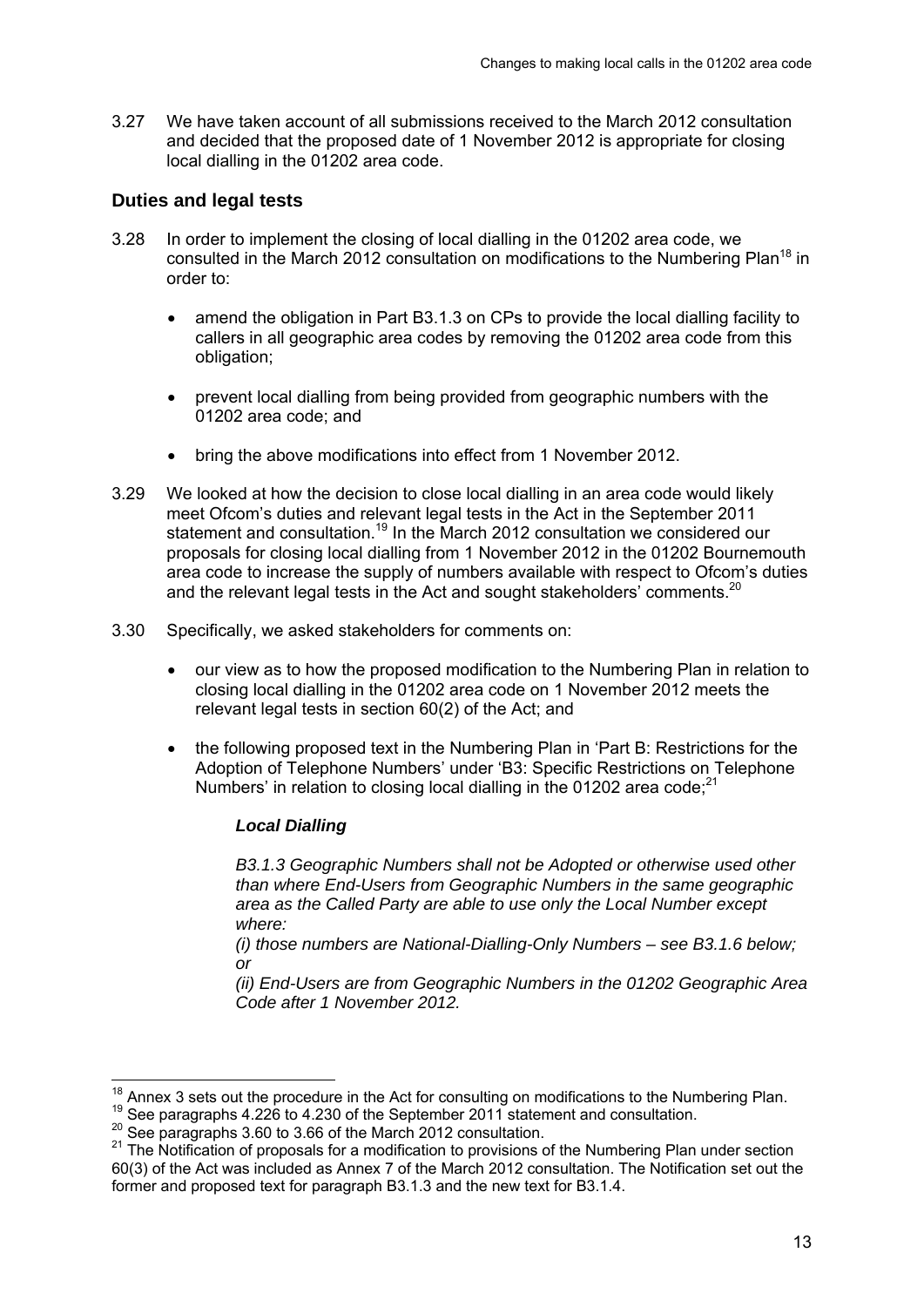*B3.1.4 Local Dialling shall not be provided from Geographic Numbers in the 01202 Geographic Area Code after 1 November 2012.* 

#### Stakeholders' comments

- 3.31 C&WW and  $[\&]$  agreed that our proposal met the relevant legal tests.
- 3.32 KCOM and  $[\times]$  and agreed with our proposed modification to the Numbering Plan.
- 3.33 C&WW broadly supported the proposed modifications but considered that we could add an extra column to Appendix A of the Numbering Plan (which sets out the Geographic Area Code, Geographic Area and Conservation Status) to show whether local dialling is permitted in the area code.
- 3.34 BT made the following comments on the proposed modification to the Numbering Plan:
	- the term 'Subscriber Number' had been changed to 'Local Number' in paragraph B3.1.3 without explanation. BT assumed this was to correct an error in the current drafting;
	- the text should state that local dialling in the 01202 area code would not be permitted 'from' rather than 'after' 1 November 2012, otherwise an absence of local dialling on 1 November would be a breach of the provision;
	- Ofcom should take this opportunity to tidy-up the wording of the requirement to provide local dialling in paragraph B3.1.3 more generally. BT suggested that:
		- $\circ$  the requirement to provide local dialling should relate to the 'Geographic Area Code' rather than the actual geographic area from which the call is made; and
		- o the undefined term 'End User' be replaced with 'Calling Parties', as the reference is intended to mean any person making a call. This would also be consistent with the use of the defined term 'Called Party' in the same section of the Numbering Plan. 'Calling Parties' should be appropriately defined in the Numbering Plan; and
	- BT suggested that our proposed text for paragraphs B3.1.3 and B3.1.4 of the Numbering Plan be modified as follows:<sup>22</sup>

*"Geographic Numbers shall not be Adopted or otherwise used other than where End-Users from Geographic Numbers in Calling Parties with the same gGeographic aArea Code as the Called Party are able to use dial using only the Local Number except where:"* 

*(i) those numbers are National-Dialling-Only Numbers – see B3.1.6 below; or* 

*(ii) End-Users Calling Parties are dialling from Geographic Numbers with in the 01202 Geographic Area Code after from 1 November 2012*.

*B3.1.4 Local Dialling shall not be provided from Geographic Numbers with in the 01202 Geographic Area Code after from 1 November 2012".*

 $\overline{a}$  $22$  BT suggested the deletion of text in strikethrough font and the addition of text in bold font.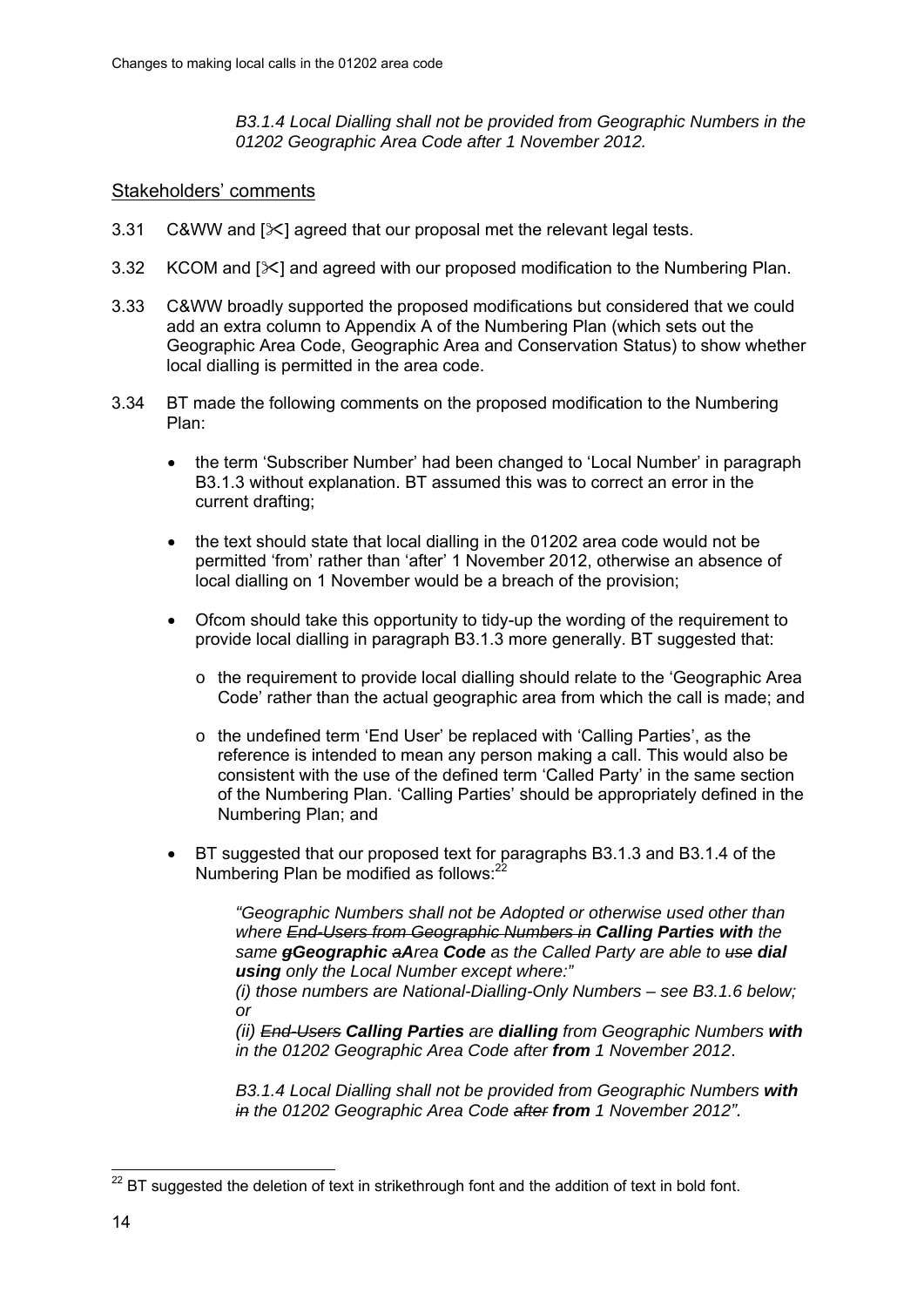3.35 A consumer (Mr C Gooidman) thought that the proposed modifications to the Numbering Plan were unnecessary complex. 'Name Withheld 1' questioned whether area codes with closed local dialling could be referred to collectively rather than adding a specific clause for each affected area code.

#### Ofcom's response

- 3.36 We agree with C&WW's suggestion that Appendix A of the Numbering Plan is modified to indicate area codes where local dialling is not provided. However, rather than add an additional column which is relevant to only one area code at this time, we have decided to add a footnote to the 01202 area code that "*Local Dialling shall not be provided from Geographic Numbers with the 01202 Geographic Area Code from 1 November 2012*".
- 3.37 In response to BT's comment, we confirm that the proposal to replace the term 'Subscriber Number' with 'Local Number' in paragraph B3.1.3 is to correct an error in the original drafting. These two terms are defined in the Numbering Plan as:

*'Local Number' means a Geographic Number (excluding the Geographic Area Code)* 

*'Subscriber Number' means a Telephone Number allocated to a Subscriber*.

- 3.38 As the requirement relates to the ability to call a number with the same area code without dialling the area code, the correct term for paragraph B3.1.3 is 'Local Number' as this refers to the number excluding the area code, whereas 'Subscriber Number' refers to the whole number. We consider it appropriate to amend the term in paragraph B3.1.3 in order to make the requirement relating to local dialling clear.
- 3.39 We have considered BT's suggested amendments to our proposed text for paragraphs B3.1.3 and B3.1.4 and find these to be useful suggestions. Accordingly, we have adopted BT's proposed text as set out in the fourth bullet of paragraph 3.34 above. We have defined the term 'Calling Parties' in the Numbering Plan as follows:

*'Calling Parties' means persons making contact by means of a telephone call.*

3.40 We note the comments requesting simplicity in the modifications to the Numbering Plan. We consider that the nature of the modifications made are necessary to make clear that i) the 01202 area code only is removed from the obligation to provide local dialling from 1 November 2012 and ii) that local dialling shall not be provided in the 01202 area code from 1 November 2012, in a manner that meets the relevant legal tests.

### Decision on legal tests and modification to the Numbering Plan

- 3.41 Having taken all the submissions to the March 2012 consultation into account, we now set out how we consider our decision to close local dialling on 1 November 2012 in the 01202 code is consistent with our duties and meets the relevant legal tests.
- 3.42 We consider that our decision is consistent with our general duties in carrying out our functions as set out in section 3 of the Act.23 In particular, we consider that the decision furthers the interests of citizens in relation to communications matters and

 $\overline{a}$  $23$  See Annex 3 for further information on our duties and the legal tests.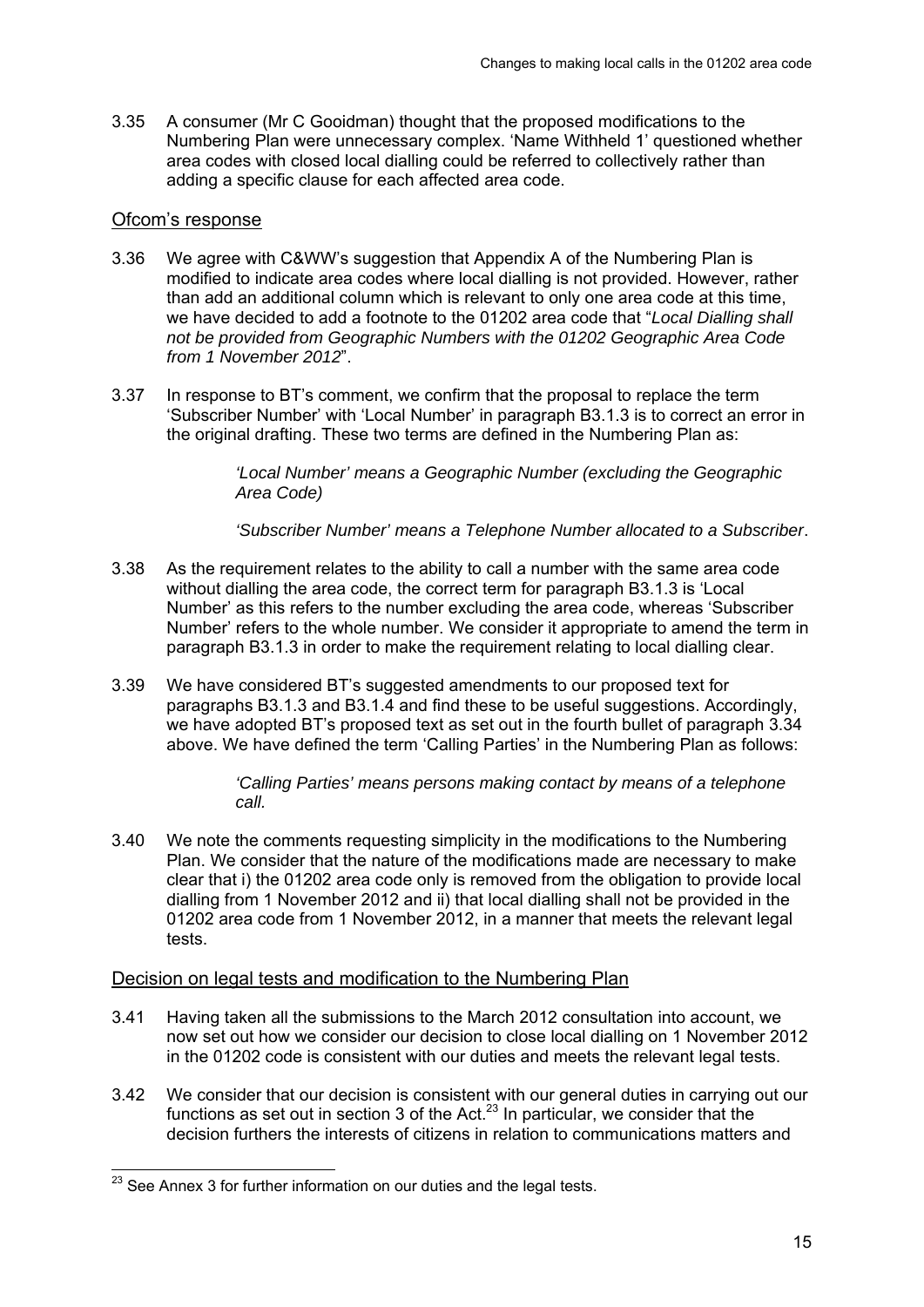consumers in relevant markets by ensuring that sufficient geographic numbers remain available for allocation to CPs in the 01202 area code, thus facilitating CPs in their provision of communications services to consumers and citizens, and promoting competition and choice for consumers in the area covered by the 01202 code.

- 3.43 In reaching our decision, we have also taken into account the Community obligations set out in section 4 of the Act, particularly the first requirement to promote competition in the provision of electronic communications networks, services and associated facilities through the ongoing availability of geographic numbers in all areas of the UK and by addressing forecast scarcity.
- 3.44 We are modifying the Numbering Plan in order to implement this measure from the proposed date of 1 November 2012. Section 60(2) of the Act provides for the modification of documents referred to in the Numbering Conditions (which includes the Numbering Plan). Under section 60(2) we may only modify the Numbering Plan if we are satisfied that the revision is:
	- objectively justifiable in relation to the matter to which it relates;
	- not such as to discriminate unduly against particular persons or against a particular description of persons;
	- proportionate to what the modification is intended to achieve; and
	- in relation to what is intended to achieve, transparent.
- 3.45 We consider that the decision to close local dialling on 1 November 2012 in the 01202 Bournemouth area code to increase the supply of local numbers will meet these tests in the following manner:
	- **objectively justifiable**, in that the European electronic communications framework states that "*Member States shall ensure that adequate numbers and numbering ranges are provided for all publicly available electronic communications services*" and Ofcom is specifically required to secure the availability throughout the UK of a wide range of electronic communications services under section 3(2)(b) of the Act.

Without taking measures to increase the supply of 01202 number blocks for allocation to CPs, we are at risk of running out of numbers to serve the area covered by that area code. This may have the effect of constraining competition and consumer choice in service provision. Our approach to increasing the supply of geographic numbers provides a long-term plan for ensuring the ongoing availability of numbers in all areas in a manner that recognises local requirements and causes the least disruption for consumers;

 **not unduly discriminatory**, in that our analysis of the appropriate date for closing local dialling in order to increase the supply of geographic numbers recognises the different impacts on consumers, businesses and CPs. We consider that closing local dialling on 1 November 2012 in the 01202 area code would not unduly discriminate against any particular groups of stakeholders and responses to the March 2012 consultation and engagement with local stakeholders confirms this position;

Our approach in implementing number supply measures only in area codes that require more numbers (i.e. the 01202 area code only at this time) would result in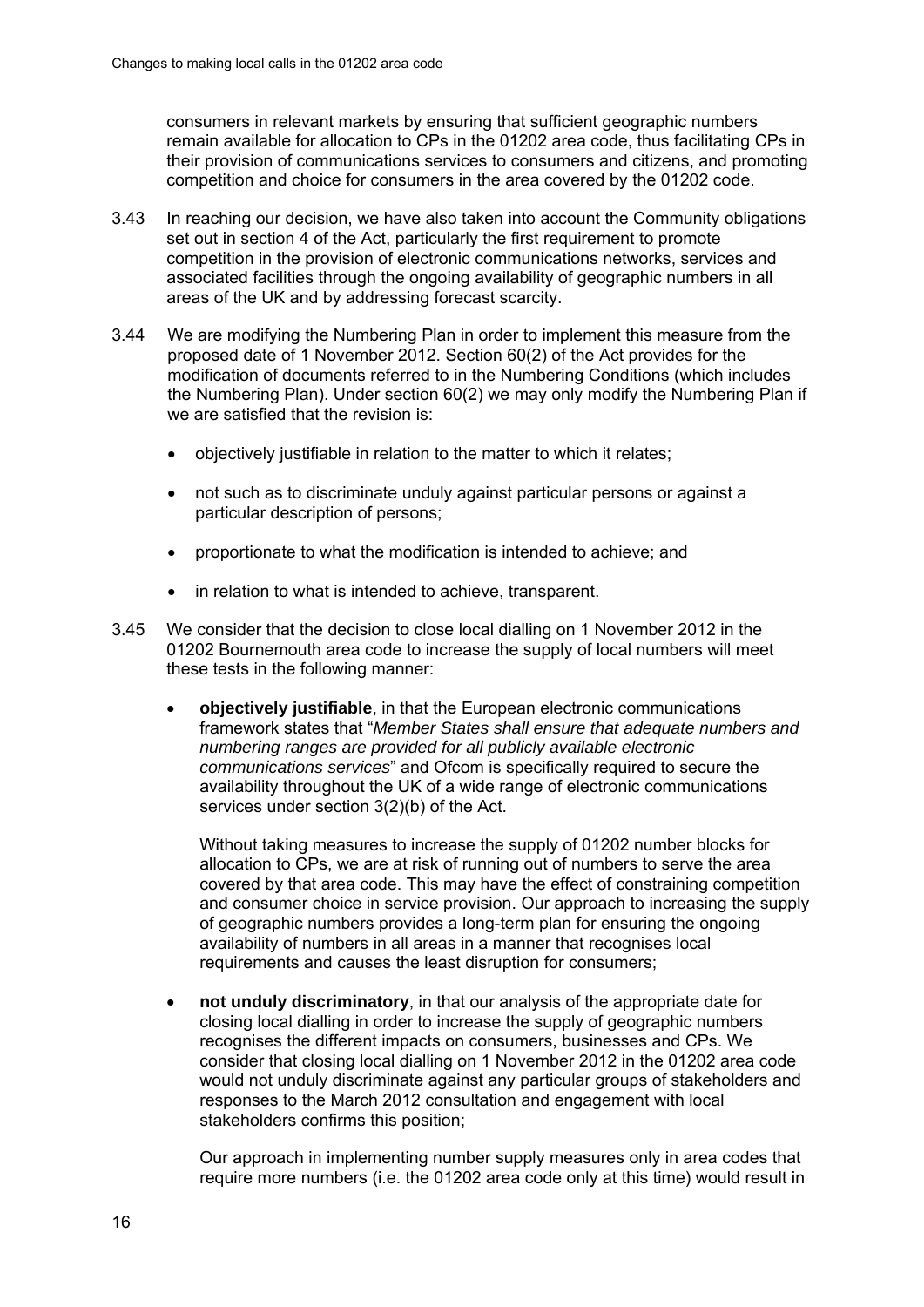changes in some areas of the UK only (and thereby affecting some consumers and businesses and not others). This is not considered to be unduly discriminatory as it is a response to the different situations regarding number availability that prevail in those area codes and is intended to minimise disruption to UK consumers as a whole;

Closing local dialling requires a change in dialling behaviour and this would be applicable to all who dial numbers locally in an area where the local dialling facility has been removed. This may affect consumers differently and the level of impact of removing the local dialling facility may vary across consumer groups. Our 2010 consumer research found that half of consumers aged 55 or over valued local dialling as opposed to just over 30 per cent aged between 25 to 44  $vears.<sup>24</sup>$ 

Closing local dialling may also have a greater impact on vulnerable consumers. These consumers may be less exposed to communications campaigns and may find the required change in dialling behaviour confusing.

However, any measure to increase the supplies of geographic numbers would likely have a greater impact on older and vulnerable consumers and there are actions that can be taken to mitigate the risks identified, particularly involving the way that closing local dialling is communicated to consumers and to specific groups of consumers. Ofcom is coordinating the communications campaign and will take this into account:

**proportionate**, in that it is the general objective of our management of geographic telephone numbers to ensure that geographic numbers are available to support competition in fixed-line voice services across the UK for the fore seeable future. The policy principles<sup>25</sup> that guide how we meet this objective are that:

- the numbers consumers want are available when they are needed:
- the numbers consumers currently use are not changed if this is avoidable;
- the meaning which numbers provide to consumers is protected;
- number allocation processes support competition and innovation; and
- consumers are not avoidably exposed to abuse.

The proposed modifications to the Numbering Plan in relation to closing local dialling from 1 November 2012 in the 01202 area code are needed to implement our decision on how to increase the supply of geographic numbers in four-digit area codes forecast to run out. These modifications would enable the meeting of our objective to ensure that geographic numbers are available in areas when needed and would be in line with our stated policy principles and approach on number supply measures as set out in the September 2011 statement and consultation.

We have consulted CPs on the potential costs and timescales involved in closing local dialling in an area code.<sup>26</sup> Responses suggested that while these are likely

<sup>&</sup>lt;sup>24</sup> The 2010 consumer research - see page 10.

<sup>&</sup>lt;sup>25</sup> The policy principles that guide our strategic decisions on how telephone numbers are managed are set out in more detail in paragraphs 2.23 and 2.24 of the March 2012 consultation.

<sup>&</sup>lt;sup>26</sup> See questions 11 and 12 in the November 2010 consultation and the summary of responses to those questions in the September 2011 statement and consultation in paragraphs 4.186 to 4.193 and paragraphs 4.208 to 4.221.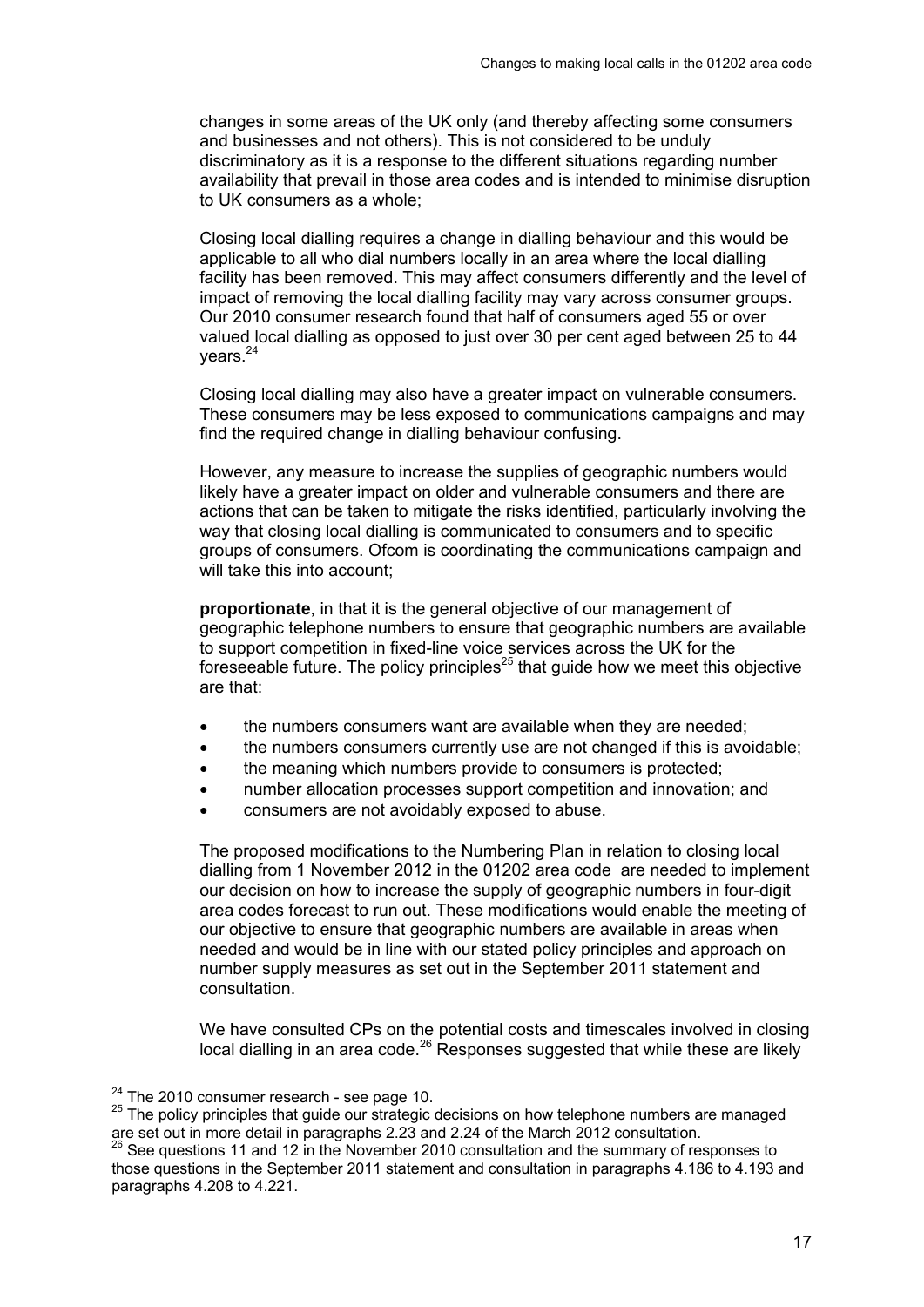to be determined by the size and type of network employed by the CP and therefore may vary considerably, the costs and timing of implementation were not thought to prohibit closing local dialling as the most appropriate and proportionate option for increasing the supply of numbers in area codes forecast to run out. Further work with CPs on implementing closing local dialling in the 01202 area code have not suggested otherwise;

**transparent,** in that our reasoning for our decision on how to increase the supply of geographic numbers in areas with four-digit codes through closing local dialling, and thereby support competition in fixed-line services across the UK for the foreseeable future, is set out in the September 2011 statement and consultation.

In the March 2012 consultation and in this document we have explained that our forecast predicts that we will run out of 01202 numbers later this year. We therefore need to make additional 01202 number blocks available in accordance with our decision on how to increase the supply of numbers in four-digit area codes.

3.46 In addition, we consider that modifying the Numbering Plan to close local dialling in the 01202 area code in order to increase the supply of numbers fulfils our general duty as to telephone number functions as set out in section 63 of the Act by:

> **securing the best use of appropriate numbers,** in that the decision to close local dialling from 1 November 2012 in the 01202 area code will make 194,000 additional 01202 numbers available for use. These numbers are already in existence but are not available for general use while local dialling is permitted. This decision will make best use of currently unusable numbers by making them available to fulfil demand; and

**encouraging efficiency and innovation**, in that our decision will make available more numbers in the 01202 area code in response to our forecast exhaustion of currently available numbers later this year. The additional supply of 01202 numbers will ensure that a lack of numbers does not constrain CP activity or provide a barrier to innovation.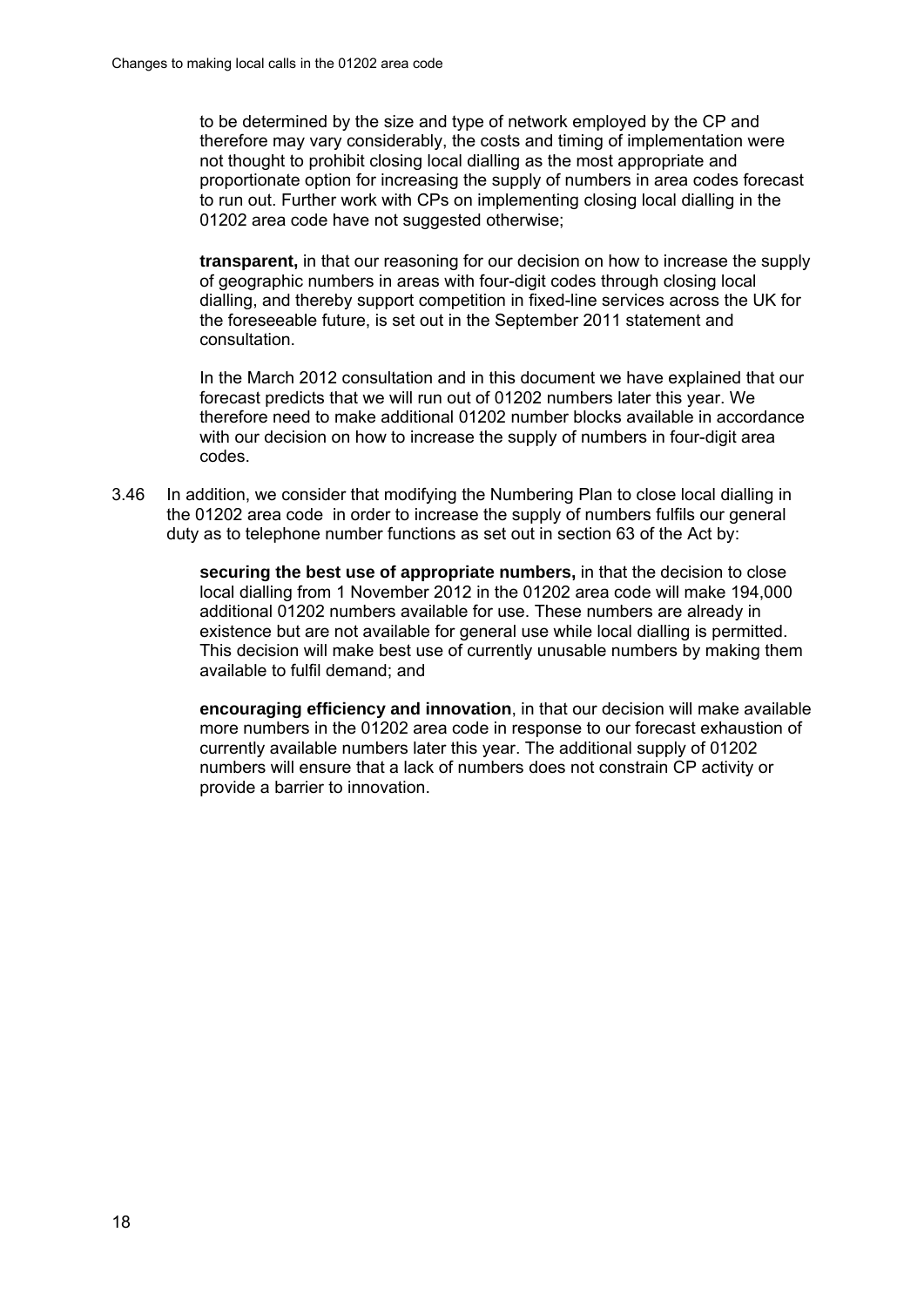#### **Section 4**

## Summary of our decision and next steps

## **Summary of our decision**

- 4.1 In the September 2011 statement and consultation we set out our decision to increase the supply of numbers in four-digit area codes that were forecast to run out of numbers by closing local dialling and then, if further numbers are needed in the future, introduce an overlay code.
- 4.2 Our forecast for number availability in the 01202 area code is that we will run out of our available stock of numbers to allocate to CPs later this year. In the March 2012 consultation we proposed 1 November 2012 as the date for closing local dialling in the 01202 area code. We considered all submissions on the proposed date and further engaged with local stakeholders. There was general agreement that the 1 November 2012 was appropriate.
- 4.3 We have decided therefore to close local dialling on 1 November 2012 in the 01202 area code. This means that the ability to dial 01202 numbers without the area code from fixed-line phones will no longer be available. We have modified the Numbering Plan to give effect to this decision.

## **Next steps**

#### **Communications campaign**

- 4.4 Closing local dialling requires a change to consumers' dialling behaviour from fixedline telephones, in that the whole telephone number must be dialled for every call, including to another number with the same area code (i.e. when making a local call). Therefore consumers need to be made aware that a change is forthcoming and what they need to do to adapt to that change.
- 4.5 As well as changing the way the way that local numbers must be dialled from fixedline phones, residential and business consumers may need to make other changes. For instance, auto-dial numbers stored on telephones in the local format would need to be reprogrammed. Also, if 01202 numbers are published or otherwise advertised without the area code, then consideration will need to be given by the end user to changing the format to include the area code to prevent confusion, misdials and lost calls.
- 4.6 Now that the date for closing local dialling has been confirmed, Ofcom, CPs and other stakeholders can begin communicating the required change to local dialling to residents and businesses in the 01202 area code.
- 4.7 The communications campaign will be conducted under the branding of '01202 Dial the Code' using the logo below: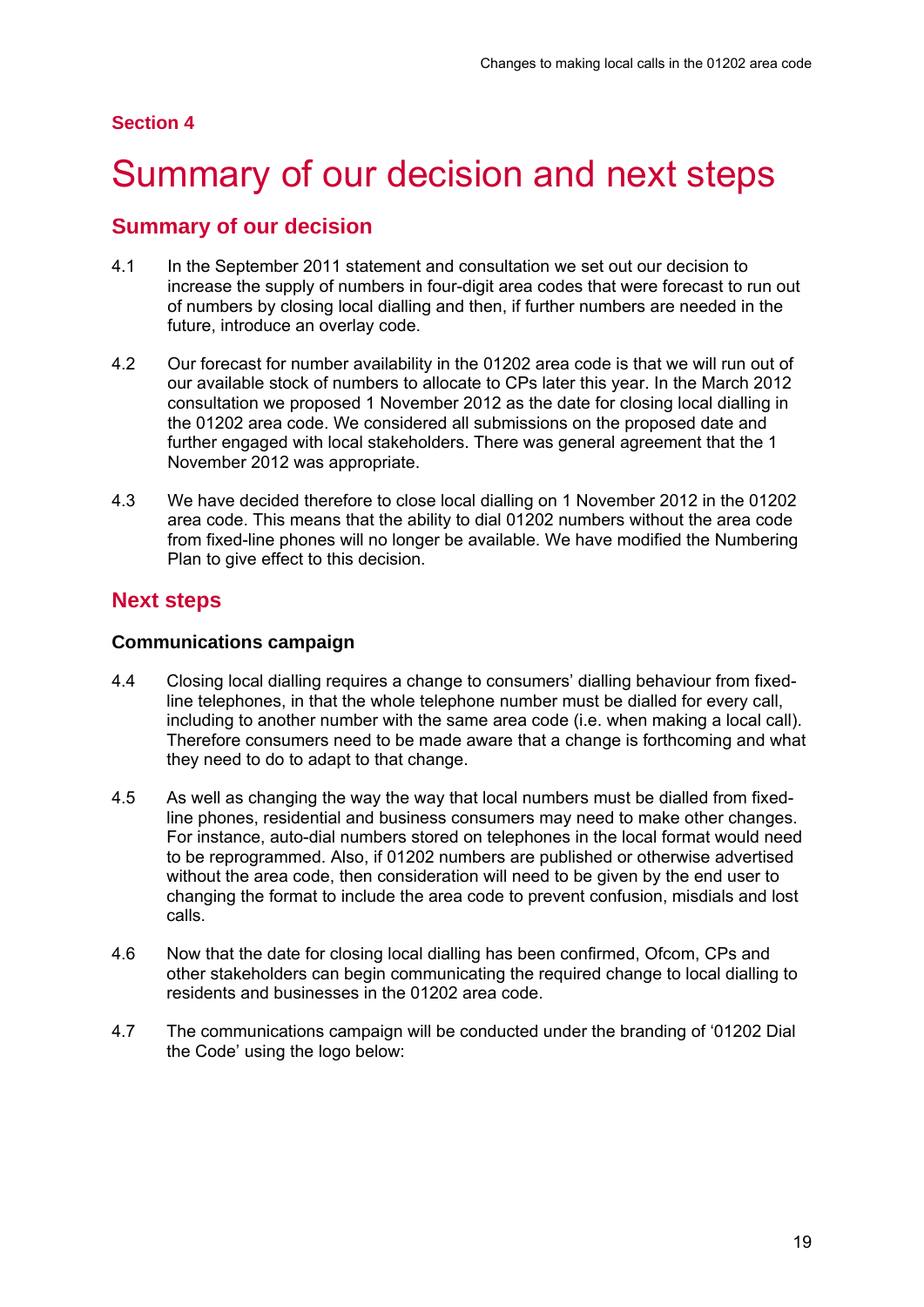

- 4.8 Ofcom is coordinating the public communications campaign to alert the wider community covered by the 01202 area code to the change. Communications are expected to include the production and distribution of leaflets and posters and we are working with the local councils and other stakeholders to identify suitable distribution channels. Communications are also expected to include local press and radio adverts.
- 4.9 CPs are responsible for informing their customers in the 01202 area code of the change. We have produced a framework document in consultation with the industry group (see paragraph 4.13 below) for the implementation of closing local dialling that sets out 'best practice' for CPs' direct communication with their customers and provision of further information, e.g. through their call centres and websites.
- 4.10 We will oversee the combined communications campaign to ensure that it is effective and coordinated, and delivered in an appropriate and consistent manner to local citizens, taking into account the particular needs of vulnerable consumers.

#### **CPs' network implementation of closing local dialling in the 01202 area code**

- 4.11 CPs must withdraw the provision of local dialling in the 01202 area code on 1 November 2012. The 'window' during which CPs should make the change to their network to close local dialling is between 00:01 hours and 12:00 hours on 1 November. This allows for CPs that prefer to make the change outside or during office hours.
- 4.12 Once CPs have closed local dialling for their fixed-line customers in the 01202 area code, they should provide a mis-dial announcement on their network. Mis-dial announcements are used to inform callers who dial a local number without the 01202 code to redial including the area code. The caller will not be charged for the misdialled call or for connecting to the announcement.
- 4.13 We have worked with the industry group to agree the detailed implementation process for closing local dialling on the telecoms networks. Together we have produced a framework document to be used as a reference and 'best practice' guide for CPs. The framework document provides the technical details required for CPs to close local dialling (as well as the process for ensuring a coordinated consumer communications campaign). Among other things, the document will include recommended wording for the mis-dial announcements. The framework document will be distributed to all CPs with number allocations from Ofcom.

#### **Making the new 01202 numbers available for allocation to CPs**

4.14 Closing local dialling will make numbers in the format 01202 0XXXXX and 01202 1XXXXX available for allocation. We have worked with CPs to identify any particular order in which these numbers should be released to limit the impact from potential misdials as consumers become accustomed to dialling the code. In particular, we want to avoid releasing number blocks initially that could potentially result in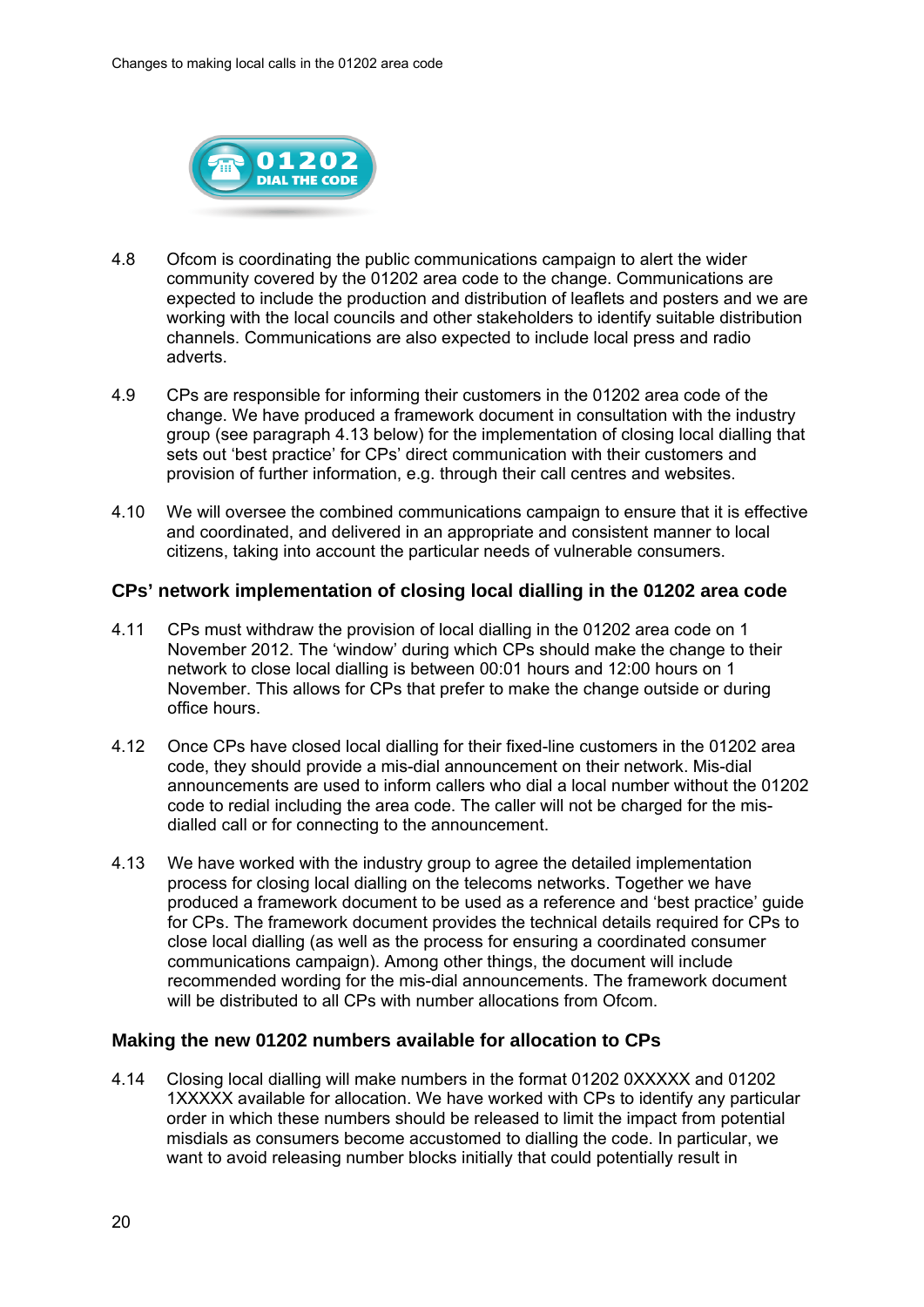misdialled calls to short codes and service numbers, $^{27}$  especially where such misdials might result in connection and generate a call charge.

- 4.15 We will first release numbers beginning with 01202 04XXXX, followed by numbers beginning with 01202 06XXXX. This is because number blocks where the local number starts with '0' do not clash with any short codes and therefore misdials would not connect to a chargeable service or impact emergency or social value services in the way that could happen with numbers that start with '1'.<sup>28</sup> The release of 01202 0XXXXX numbers should, according to our forecast, meet CPs' demand for around five years and would allow consumers time to become accustomed to the change in local dialling required following the closing of local dialling. Number ranges beginning with '04' and '06' are not currently in use and therefore release of those numbers first further prevents potential misdials as consumers adjust to the change in dialling behaviour.
- 4.16 Number blocks beginning 01202 0XXXXX that are available for allocation to CPs will be shown on the numbering database on our website.<sup>29</sup> We will make blocks of 01202 04XXXX numbers available for allocation at the point in time after 1 November 2012 that we approach exhaustion of currently available 01202 numbers. Applications for numbers will be determined in accordance with our usual 'first come first served' process and allocation eligibility criteria.

#### **Future plans for closing local dialling in other area codes**

- 4.17 As mentioned in paragraphs 3.12 and 3.13, we will discuss the appropriate timing and approach to planning for future closing of local dialling with the industry group. However, it is probable that we will close local dialling in batches of area codes forecast to run out of numbers over a certain period, for instance during the next one to three years.
- 4.18 Our forecast of number block availability shows that we are likely to require a consultation next year on closing local dialling in some or all of the following area codes, which are forecast to run out of available numbers between 2014 and 2016: Aberdeen (01224), Bradford (01274), Brighton (01273), Middlesbrough (01642), Milton Keynes (01908) and Stoke-on-Trent (01782).

#### **Related Ofcom work on geographic number management**

- 4.19 The March 2012 consultation also included our proposals to:
	- charge CPs for geographic numbers that they have been allocated in the 30 area codes with the fewest number of blocks remaining for allocation; and
	- make a limited number of 100-number blocks available for allocation in the 11 five-digit area codes.

 $\overline{a}$  $27$  Short codes and routing codes are listed in the Numbering Plan (Part A1 Public Telephone Network Numbers) and in the annex to GC17.

 $28$  The digit '1' is used for short codes to provide access to certain services or for network routing. Some of the services accessed via short codes are subject to a call charge (for instance 118XXX) directory enquiry services) or provide access to emergency services (i.e. '112') or services of social value (i.e. 116XXX harmonised European services of social value).

<sup>&</sup>lt;sup>29</sup> The National Numbering Scheme database provides a day-to-day record of number block status. It is available on our website at http://stakeholders.ofcom.org.uk/telecoms/numbering/telephone-noavailability/numbers-administered/.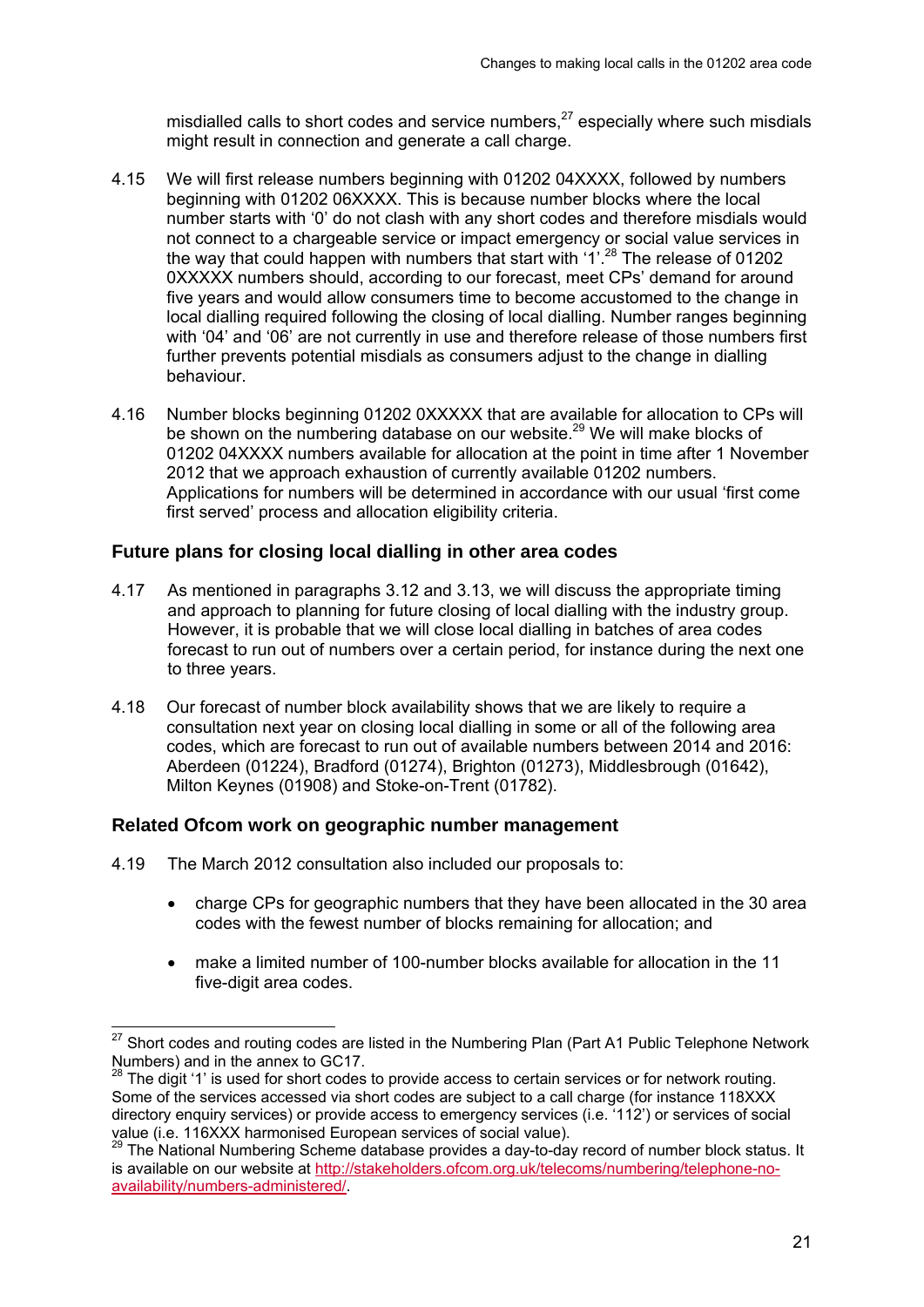- 4.20 We intend to conclude on these proposals in a statement to be published in July 2012.
- 4.21 In a separate exercise, we are undertaking a review of our administrative processes for allocating geographic numbers and intend to publish a consultation on related proposals in summer/autumn 2012.

## **Further information on closing local dialling in the 01202 Bournemouth area code**

- 4.22 We have launched an Ofcom webpage to provide consumers with more information on the changes to local dialling that will take place in the 01202 area code. This webpage includes answers to frequently asked questions and will be updated with further information as the communications campaign proceeds.
- 4.23 The webpage can be accessed at www.ofcom.org.uk/dialthecode.
- 4.24 We also have a dedicated email address for any questions regarding the changes to local dialling in the 01202 area code. This is dialthecode@ofcom.org.uk.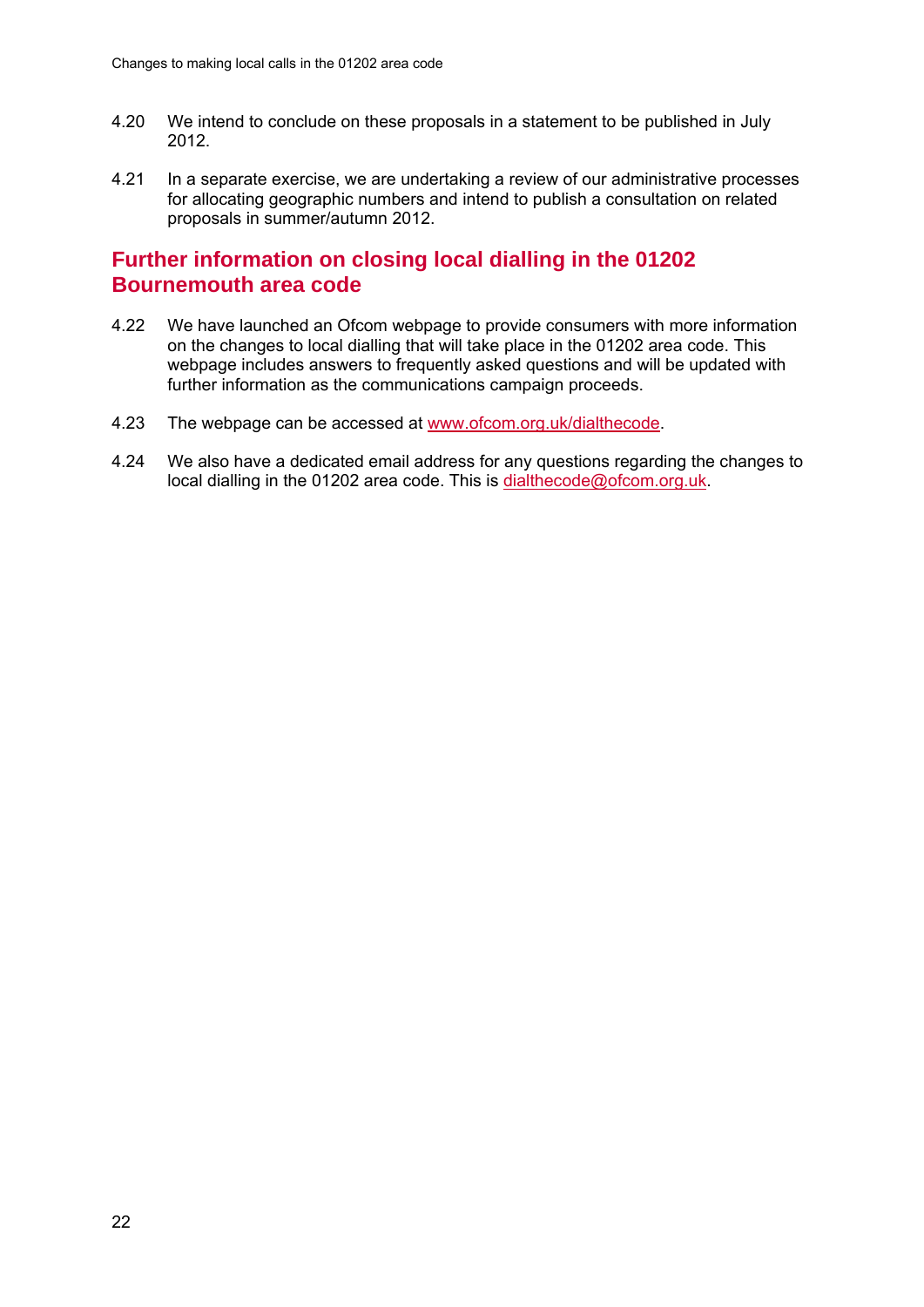### **Annex 1**

# Respondents to the March 2012 consultation

- A1.1 We received 14 responses to the March 2012 consultation, 12 of which referred to the proposal to closing local dialling on 1 November 2012 in the 01202 area code. One response is confidential. The non-confidential responses are available on our website here.
- A1.2 Non-confidential responses were received from the following organisations: British Sky Broadcasting Group plc (Sky) BT plc (BT) Cable&Wireless Worldwide (C&WW)

Magrathea

SSE plc

The Voice on the Net Coalition Europe (VON)

A1.3 Non-confidential responses were received from the following individuals:

Mr C Gooidman Mr P Lucas Mr J Morrish

A1.4 Two respondents requested that their names be withheld from publication and are referred to as 'Name Withheld 1' and 'Name Withheld 2'.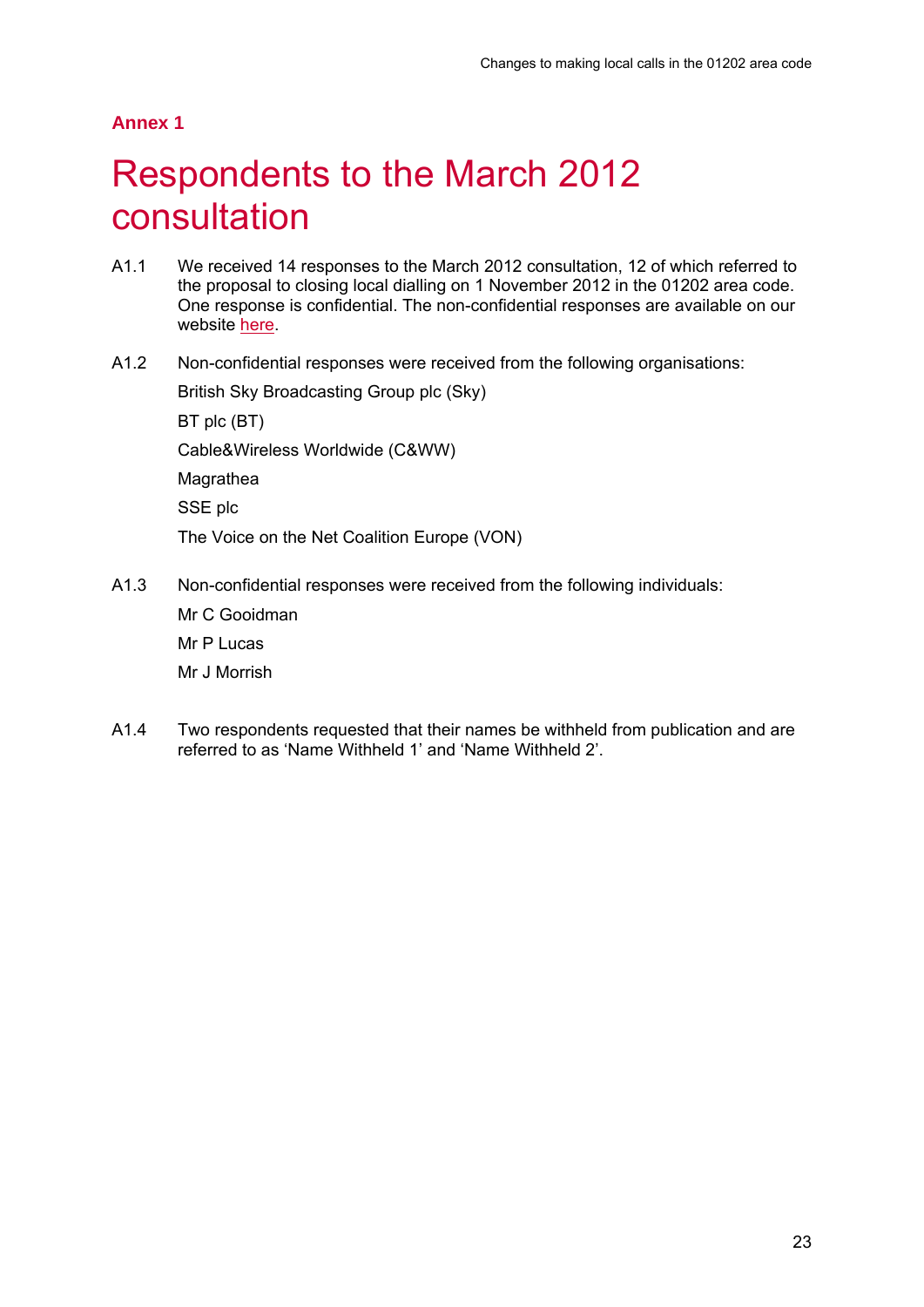## **Annex 2**

# Forecast of number block availability

## **Our revised forecast for number availability**

- A2.1 We provided a forecast of geographic number availability in the November 2010 consultation, the September 2011 statement and consultation and the March 2012 consultation. We have updated this analysis for this document.
- A2.2 Based on the availability of number blocks for allocation as at 21 May 2012 and current number demand trends, we forecast that, in addition to the 01202 area code, a further 48 four-digit area codes would need measures to increase the supply of new numbers within the next ten years. Figure A2.1 below shows a map and list of these area codes along with an estimate of when they are expected to run out of number blocks to allocate to CPs.
- A2.3 The forecast in Figure A2.1 is a 'snapshot' of relevant data as at 21 May 2012 and the forecast for each area code will oscillate over time (for instance each time a block of numbers is allocated or withdrawn in an area code there may be an effect on the forecast).
- A2.4 The forecast is based on historical allocation trends and is necessarily subject to uncertainties.<sup>30</sup> It does not attempt to quantify the potential effect of the proposed introduction of charging for numbers in a pilot scheme in some area codes (see Section 4 of the March 2012 consultation) or any other potential changes to our administrative processes for allocating geographic numbers (see Annex 5 of the March 2012 consultation).
- A2.5 In addition, the forecast will be affected by future events and influenced by many variables, including local developments, consumer demand, business decisions by individual CPs and the emergence of new applications and technologies.
- A2.6 The specific area codes and timeframe for where number supply measures prove to be necessary over the next ten years may therefore differ significantly from our forecast in Figure A2.1.

 $\overline{a}$  $30$  The methodology used for our forecast model is explained in Annex 2 of the March 2012 consultation and in more detail in Annex 2 of the November 2010 consultation.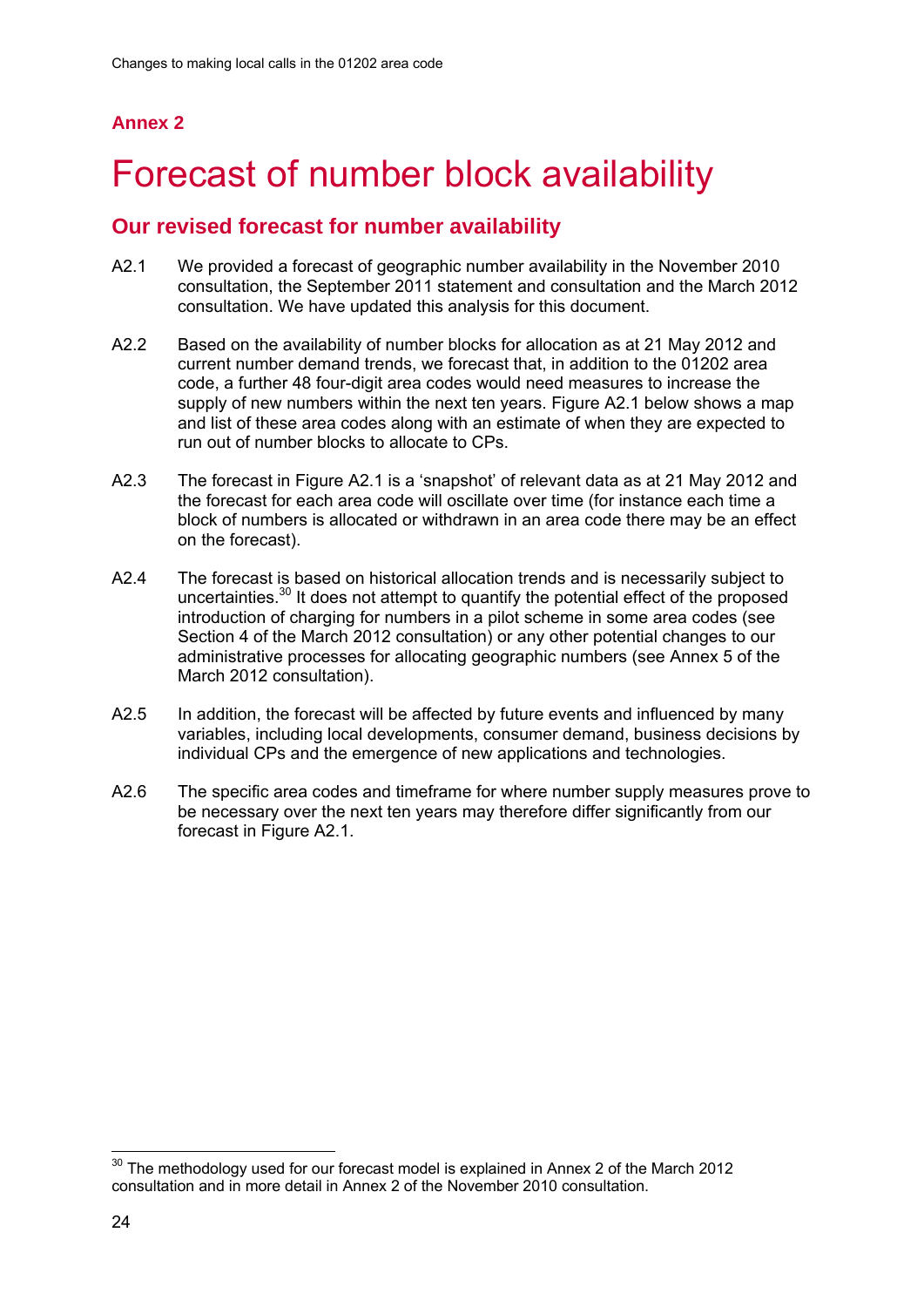

#### **Figure A2.1 Areas forecast to run out of their current supply of numbers within the next ten years**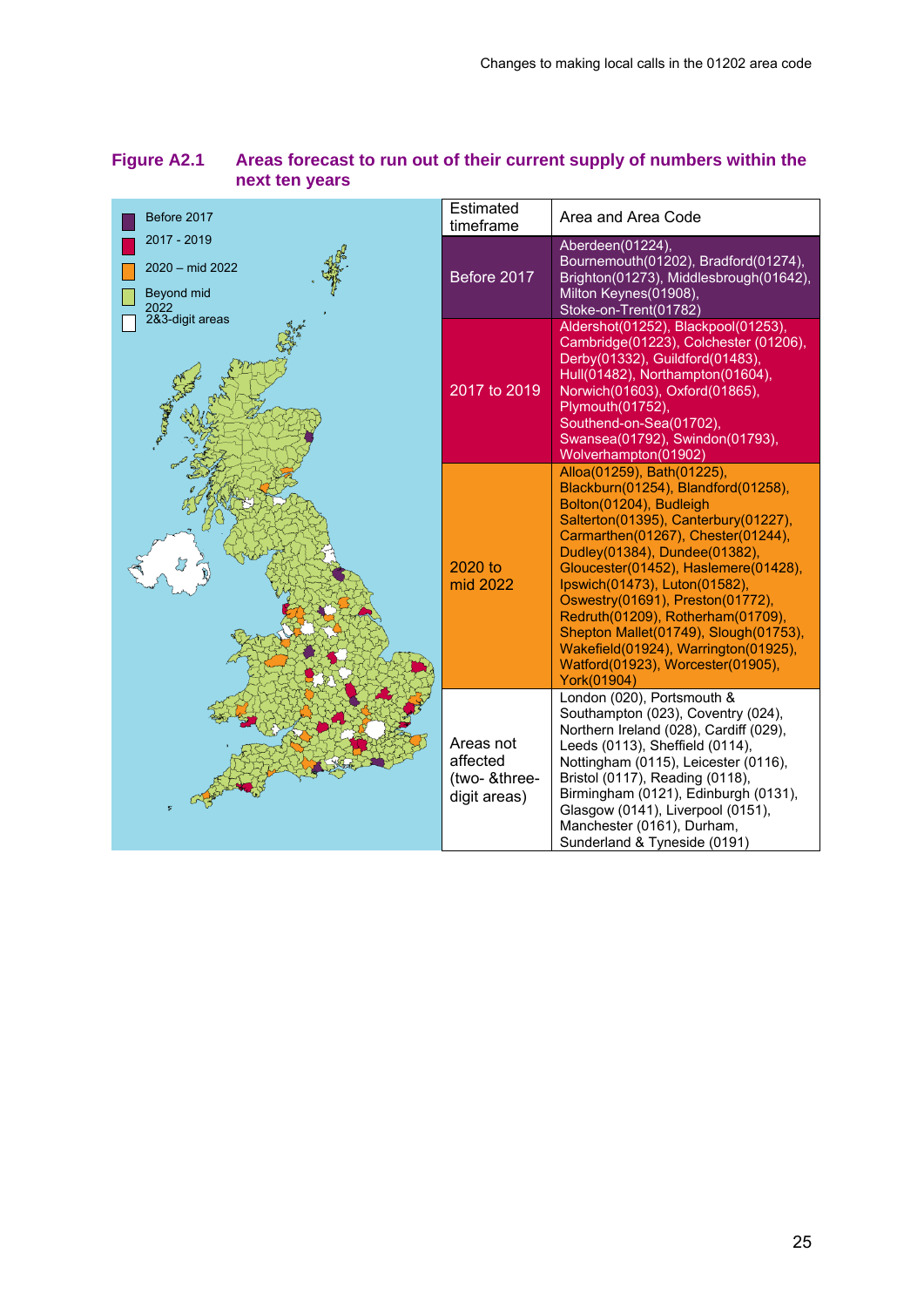## **Annex 3**

# Legal framework

A3.1 Ofcom regulates the communications sector under the framework established by the Communication Act 2003 (the "Act"). The Act provides, among other things in relation to numbering, for the publication of the National Telephone Numbering Plan (the 'Numbering Plan') and the setting of General Conditions of Entitlement relating to Telephone Numbers ('Numbering Condition', or 'GC17'). It also sets out statutory procedures governing the modification of the Numbering Plan and any General **Conditions** 

## **Ofcom's general duty as to telephone numbering functions**

A3.2 Ofcom has a general duty under section 63(1) of the Act in carrying out its numbering functions:

> "a) to secure that what appears to them to be the best use is made of the numbers that are appropriate to use as telephone numbers; and

b) to encourage efficiency and innovation for that purpose."

## **Principal duties of Ofcom**

A3.3 The principal duty of Ofcom to be observed in the carrying out of its functions is set out in section 3(1) of the Act as the duty:

"a) to further the interests of citizens in relation to communications matters; and

b) to further the interests of consumers in relevant markets, where appropriate by promoting competition."

## **Duties for the purpose of fulfilling Community obligations**

A3.4 In addition to our general duties and our duty regarding telephone numbers, Ofcom must also take into account the six Community requirements in carrying out its functions as set out in section 4 of the Act. These include the requirement to promote competition in the provision of electronic communications networks and services, as well as the requirement to promote the interests of European citizens.

## **The Numbering Plan**

A3.5 Section 56(1) of the Act states that:

"It shall be the duty of OFCOM to publish a document (to be known as "the National Telephone Numbering Plan") setting out-

- a) the numbers that they have determined to be available for allocation by them as telephone numbers;
- b) such restrictions as they consider appropriate on the adoption of numbers available for allocation in accordance with the plan;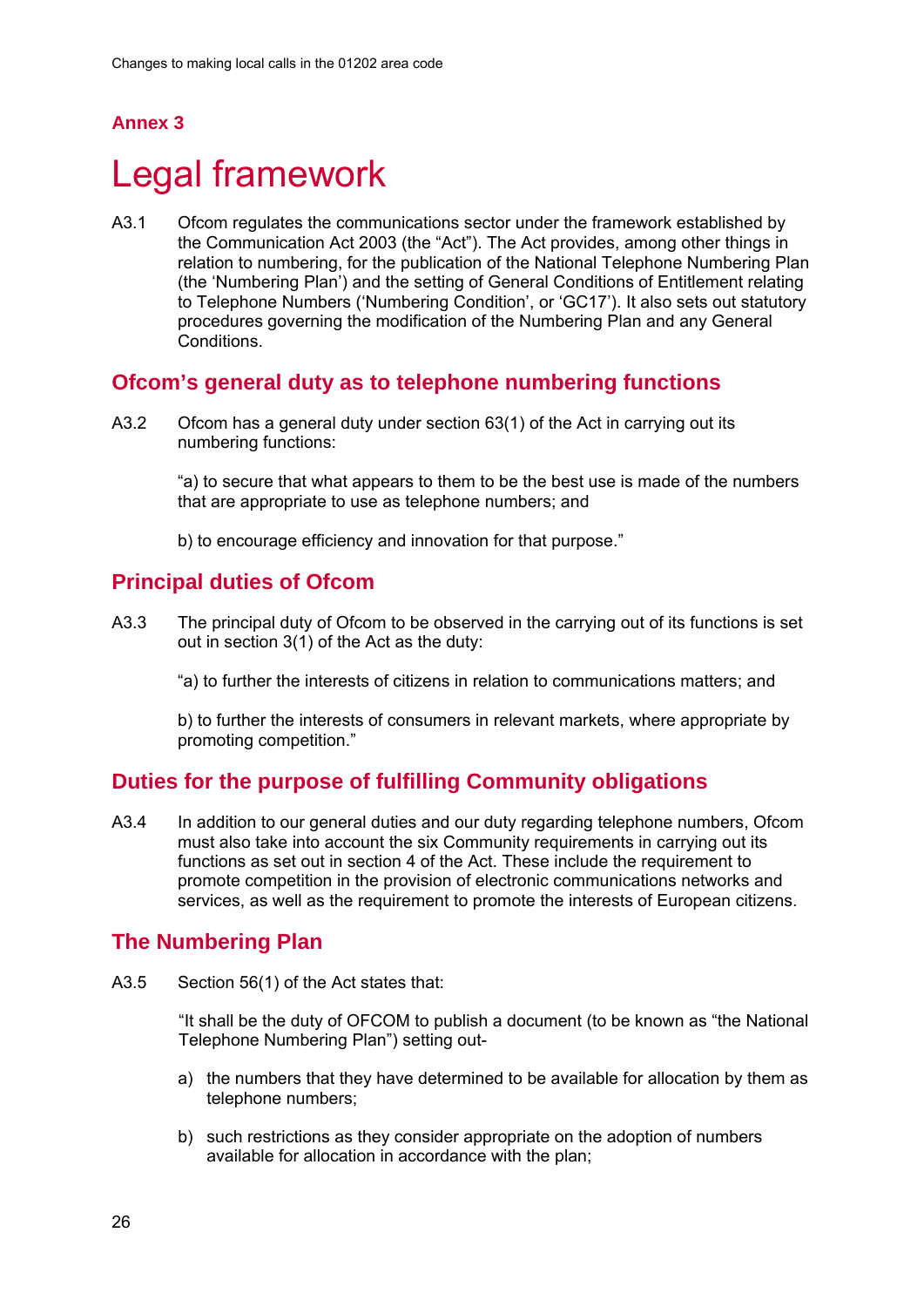- ba) such requirements as they consider appropriate, for the purpose of protecting consumers, in relation to the tariff principles and maximum prices applicable to numbers so adopted or available for allocation; and
- c) such restrictions as they consider appropriate on the other uses to which numbers available for allocation in accordance with the plan may be put."
- A3.6 The Act provides for Ofcom to review and revise the Numbering Plan. Section 56(2) states that:

"It shall be OFCOM's duty -

a) from time to time to review the National Telephone Numbering Plan; and

b) to make any modification to that plan that they think fit in consequence of such a review; but this duty must be performed in compliance with the requirements, so far as applicable, of section 60."

A3.7 Section 60 of the Act provides for the modification of documents referred to in the Numbering Conditions (which includes the Numbering Plan) and explains the procedures to be followed in order to conduct this review. Section 60(2) of the Act provides that:

"OFCOM must not revise or otherwise modify the relevant provisions unless they are satisfied that the revisions is -

a) objectively justifiable in relation to the matter to which it relates;

b) not such as to discriminate unduly against particular persons or against a particular description of persons;

c) proportionate to what the modification is intended to achieve; and

d) in relation to what is intended to achieve, transparent."

#### A3.8 Section 60(3) further provides that:

"Before revising or otherwise modifying the relevant provisions, OFCOM must publish a notification -

a) stating that they are proposing to do so;

b) specifying the Plan or other document that they are proposing to revise or modify;

c) setting out the effect of their proposed revisions or modifications:

d) giving their reasons for making the proposal; and

e) specifying the period within which representations may be made to OFCOM about their proposals."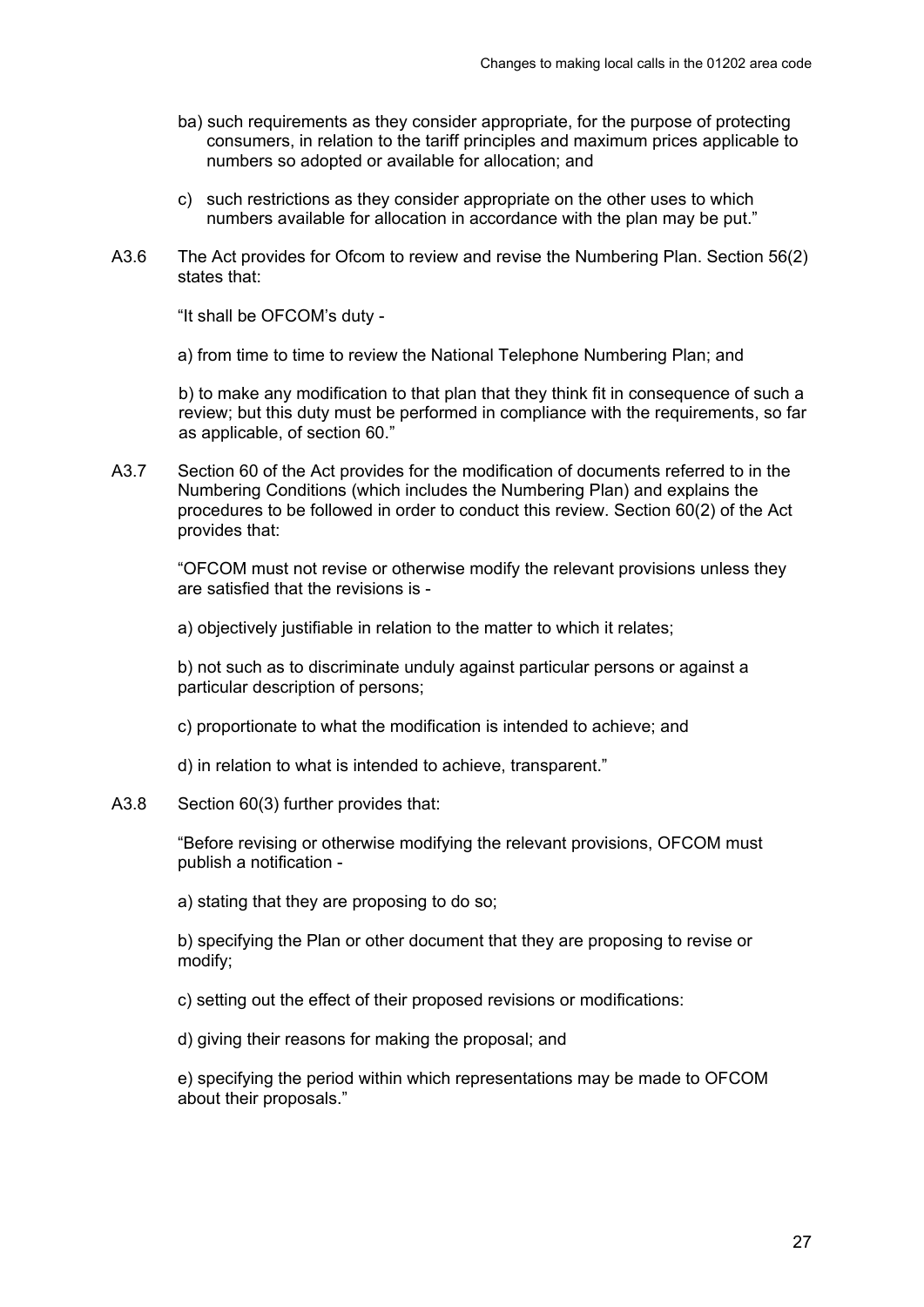## **Annex 4**

# Modification to the provisions of the Numbering Plan under section 60(3) of the Communications Act 2003

#### **Whereas -**

- A) section 56(2) of the Act provides that it shall be Ofcom's duty from time to time to review the Numbering Plan and make such revisions that they think fit, provided such revisions are made, so far as applicable, in accordance with section 60 of the Act;
- B) Ofcom issued a notification pursuant to section 60(3) of the Act of a proposal to make a modification to the Numbering Plan on 20 March 2012 ('the Notification').
- C) for the reasons set out in the statement accompanying this modification Ofcom are satisfied that, in accordance with section 60(2) of the Act, this modification is: objectively justifiable in relation to the matter to which it relates;
	- not such as to discriminate unduly against particular persons or against a particular description of persons;
	- proportionate to what the modification is intended to achieve; and
	- in relation to what it is intended to achieve, transparent;
- D) for the reasons set out in the statement accompanying this modification Ofcom are satisfied that they acted in accordance with the relevant duties set out in sections 3, 4 and 63 of the Act;
- E) a copy of the Notification was sent to the Secretary of State;
- F) in the Notification and the accompanying consultation documents Ofcom invited representations about any of the proposals therein by 2 May 2012;
- G) by virtue of section 60(5) of the Act, Ofcom may give effect to the proposal set out in the Notification, with or without modification, only if:

• they have considered every representation about the proposal that is made to them within the period specified in the notifications; and

• they have had regard to every international obligation of the United Kingdom (if any) which has been notified to them for this purpose by the Secretary of State;

- H) Ofcom received 12 responses to the Notification and have considered every such representation made to them in respect of the proposals set out in the notifications and the accompanying consultation documents and the Secretary of State has not notified Ofcom of any international obligation of the United Kingdom for this purpose;
- I) in considering whether to make the modification proposed in the notification Ofcom have complied with all relevant requirements set out in section 60 of the Act.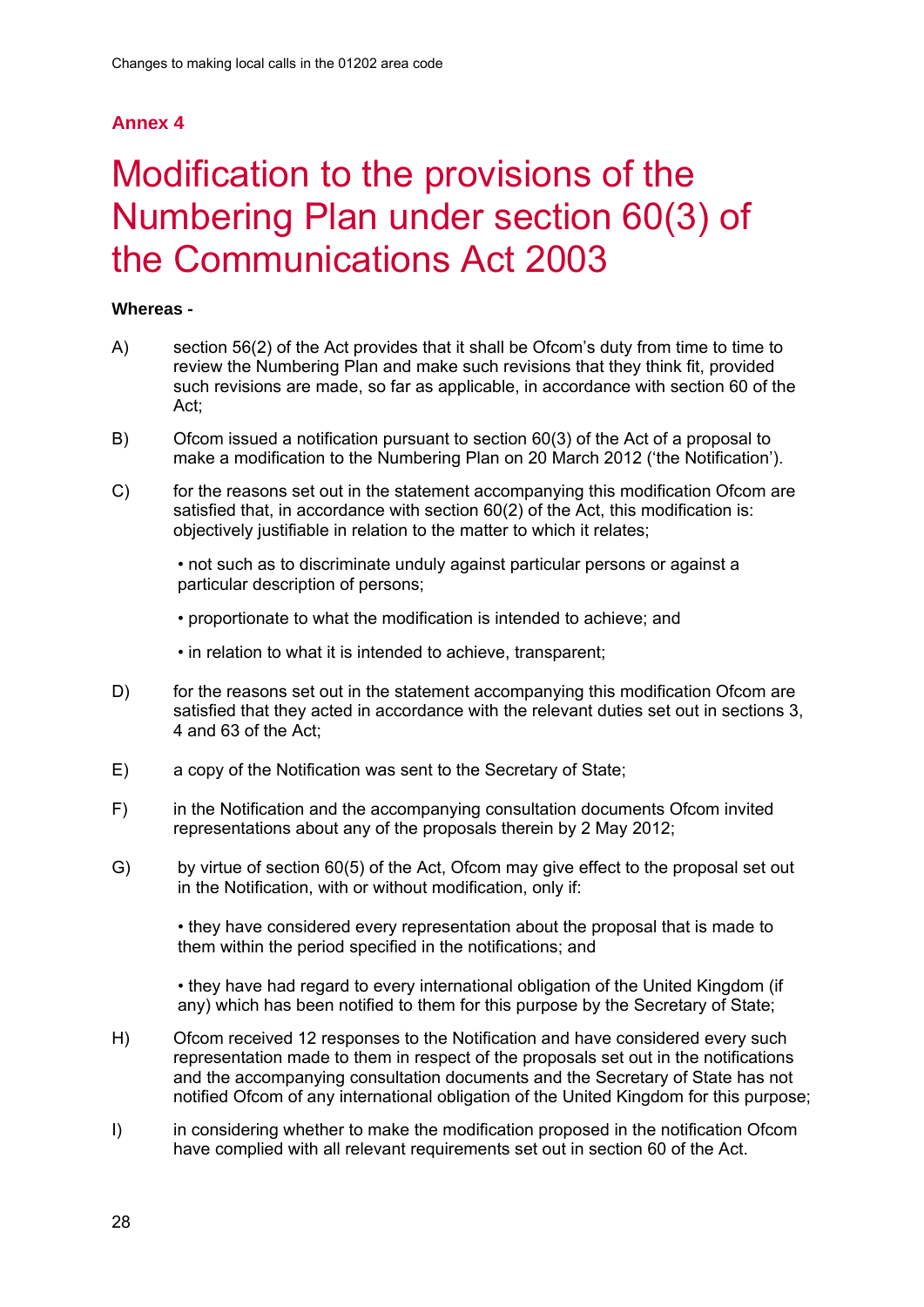#### **NOW, THEREFORE, OFCOM, PURSUANT TO SECTION 56(2) HEREBY MAKE THE FOLLOWING MODIFICATIONS:**

- 1. Ofcom, in accordance with section 56(2) of the Act, hereby makes the modification to the provisions of the Numbering Plan set out in the Schedule to take effect on the date of the publication of this notification:
- 2. In making the modification in the Schedule Ofcom have considered and acted in accordance with the six Community requirements in section 4 of the Act as well as performed their general duties under section 3 of the Act and their duty as to telephone numbering in section 63 of the Act.
- 3. In this modification-
	- 'Act' means the Communications Act 2003;
	- 'Ofcom' means the Office of Communications; and
	- 'Numbering Plan' means the National Telephone Numbering Plan published from time to time by Ofcom.
- 4. Except in so far as the context otherwise require, words or expressions shall have the meaning assigned to them otherwise any word or expression shall have the meaning it has in the Act, or if it has no meaning there, in the Numbering Plan.
- 5. The Interpretation Act 1978 shall apply as if this Modification were an Act of Parliament.
- 6. Heading and titles shall be disregarded.

Signed by

David Stewart Competition Policy Director

A person authorised by Ofcom under paragraph 18 of the Schedule to the Office of Communications Act 2002.

31 May 2012